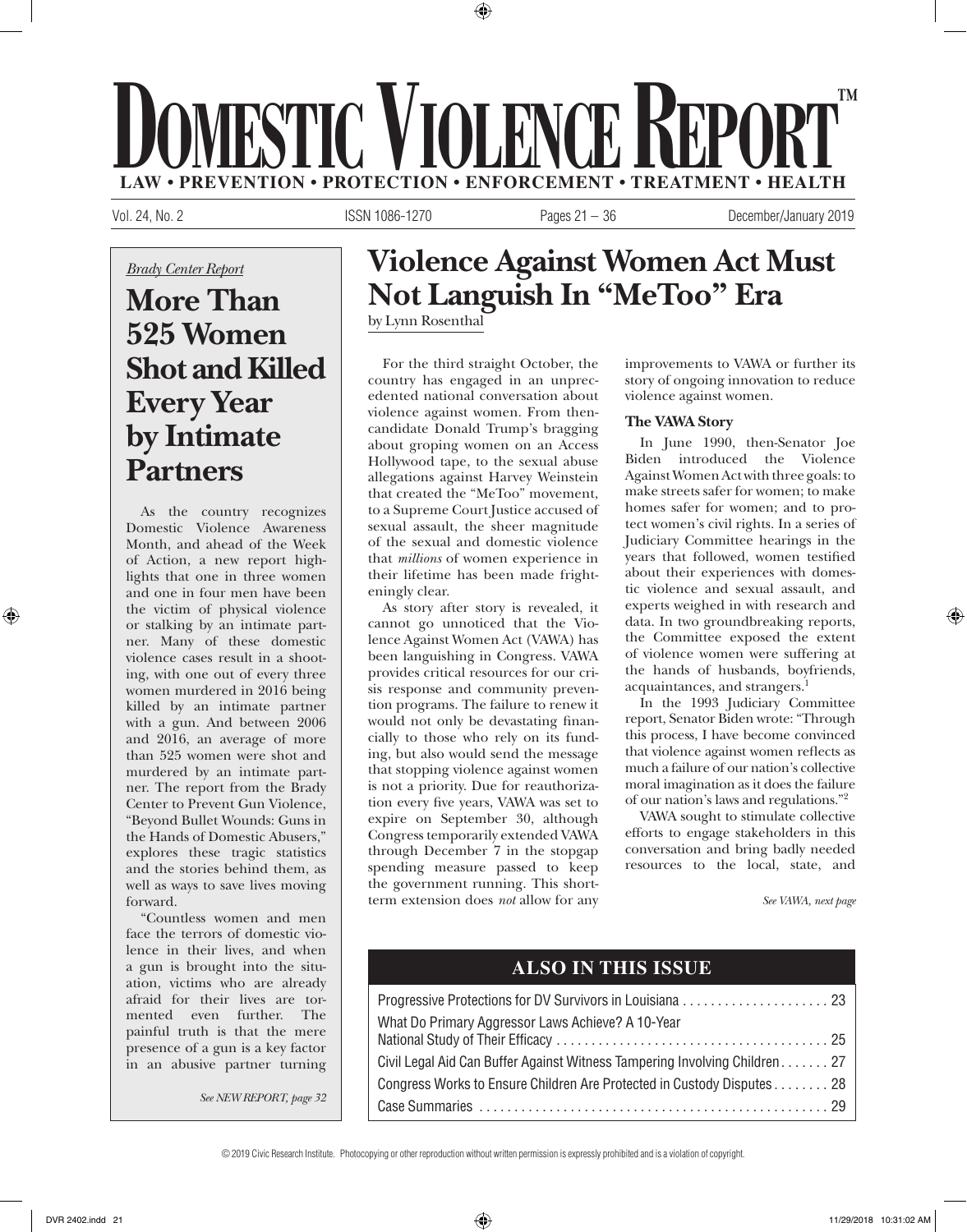#### *VAWA, from page 21*

national level to support new programming to improve victim safety and hold perpetrators accountable. Despite an extensive Congressional record on violence against women, passing VAWA was not easy. The Bush administration's Justice Department opposed the bill, as did conservative members of Congress and some members of the judiciary, including Chief Justice William Rehnquist who spoke publicly against the proposed legislation.3

After a lengthy debate, the bill finally passed Congress and was signed into law by President Bill Clinton on September 13, 1994. The legislation included funding to states and local communities to improve the law enforcement response to domestic and sexual violence and created new interstate crimes of violence at the federal level. VAWA modified the Federal Rules of Evidence to establish a federal rape shield provision and created a federal gun ban for those subject to a permanent injunction for protection for domestic violence.

Since its passage, VAWA has been reauthorized three times. Each time, Congress has gathered information from the experiences of victims at the local and state levels, and expanded the legislation to address the trends that have been identified in the systemic response to domestic and sexual

violence. The VAWA story is one of ongoing improvement and innovation to reduce and prevent domestic and sexual violence.

 $\textcircled{\scriptsize{+}}$ 

Among other critical steps, in the 2000 VAWA authorization, Congress added a definition of dating violence to the law, so that survivors could receive services regardless of whether they were living with or married to their perpetrators. This change was far-reaching, as it addressed the high rates of dating violence experienced by young women, and provided model language for states to adopt in their legislation and policies. In 2005, Congress addressed the link between domestic violence and homelessness by adding protections for survivors living in public and voucher-supported housing. That same year, Congress also directed that additional funds be provided to organizations working within and led by underserved communities, particularly communities of color facing high rates of violence. While VAWA has always focused on culturally relevant services, this change meant that culturally relevant organizations themselves could receive support for their communitybased work with survivors. These VAWA improvements had bipartisan support and passed without controversy.

The VAWA story took a different turn in 2011, when partisan battles delayed the legislation and put critical VAWA programs at risk. VAWA was in

limbo for two years. VAWA opponents took particular aim at the legislation's longstanding protections for battered immigrant women and victims of crime. In 1994, the original VAWA legislation created the VAWA self-petition process for battered immigrants, which allowed survivors married to U.S. lawful permanent residents to separate their immigration status from their abusive partners and petition for relief on their own. In 2000, VAWA was expanded to create the U-visa program, which allowed victims of crime to come forward and report what had happened to them regardless of their immigration status.

In 2013, some members of Congress made efforts to undercut these longstanding provisions and make it more difficult for victims of domestic violence and sexual assault to seek immigration relief. House Republicans introduced a VAWA reauthorization bill that would have jeopardized confidentiality and safety for victims in the self-petition process and greatly restricted access to U-visas for victims of crime. This effort was defeated, and the final VAWA bill maintained the integrity of these critical provisions and made modest improvements. In VAWA 2013, the Senate sought to raise the mandated cap on the number of U-visas available each year, but

*See VAWA, page 30*

|                                                                                                                                                                                                                                                                                                                                                                                                                                                                                                                                                                                                                                                                                                                                              | <b>DOMESTIC VIOLENCE REPORTTM</b>                        |                                                                                                                                                                                                                                                                                                   |                                                                                                                                                                                                                                                       |  |  |
|----------------------------------------------------------------------------------------------------------------------------------------------------------------------------------------------------------------------------------------------------------------------------------------------------------------------------------------------------------------------------------------------------------------------------------------------------------------------------------------------------------------------------------------------------------------------------------------------------------------------------------------------------------------------------------------------------------------------------------------------|----------------------------------------------------------|---------------------------------------------------------------------------------------------------------------------------------------------------------------------------------------------------------------------------------------------------------------------------------------------------|-------------------------------------------------------------------------------------------------------------------------------------------------------------------------------------------------------------------------------------------------------|--|--|
| Editor:                                                                                                                                                                                                                                                                                                                                                                                                                                                                                                                                                                                                                                                                                                                                      | D. Kelly Weisberg, Ph.D., J.D.                           | <b>Board of Advisors</b>                                                                                                                                                                                                                                                                          |                                                                                                                                                                                                                                                       |  |  |
| <b>Associate Editor:</b>                                                                                                                                                                                                                                                                                                                                                                                                                                                                                                                                                                                                                                                                                                                     | Julie Saffren, J.D.                                      | Ruth M. Glenn, MPA, Executive Director, National Coali-<br>tion Against Domestic Violence, Denver, CO                                                                                                                                                                                             | Joan Meier, J.D., Professor, George Washington<br>University Law School, Washington, DC                                                                                                                                                               |  |  |
| <b>Contributing Editors:</b>                                                                                                                                                                                                                                                                                                                                                                                                                                                                                                                                                                                                                                                                                                                 | Anne L. Perry, J.D.<br>Megan Miller, M.A.,<br>LMHC, J.D. | Barbara Hart, J.D., Director of Strategic Justice Initiatives,<br>Muskie School of Public Service, College of Management<br>and Human Service, Portland, ME                                                                                                                                       | Leslye E. Orloff, J.D., Director, National Immigrant<br>Women's Advocacy Project, American University<br>Washington College of Law, Washington, DC                                                                                                    |  |  |
| <b>Managing Editor:</b><br><b>Editorial Director:</b>                                                                                                                                                                                                                                                                                                                                                                                                                                                                                                                                                                                                                                                                                        | Lisa R. Lipman, J.D.<br>Deborah J. Launer                | Judge Eugene M. Hyman (Ret.) Superior Court of<br>California, County of Santa Clara                                                                                                                                                                                                               | Elizabeth Schneider, J.D., Rose L. Hoffer Professor of Law,<br>Brooklyn Law School, Brooklyn, NY                                                                                                                                                      |  |  |
| Publisher:<br>Mark E. Peel<br>Domestic Violence Report is published bimonthly by Civic Research<br>Institute, Inc., 4478 U.S. Route 27, P.O. Box 585, Kingston, NJ 08528.<br>Periodicals postage paid at Kingston, NJ and additional mailing office<br>(USPS #0015-087). Subscriptions: \$165 per year in the United States<br>and Canada. \$30 additional per year elsewhere. Vol. 24, No. 2.<br>December/January 2019. Copyright © 2019 by Civic Research<br>Institute, Inc. All rights reserved. POSTMASTER: Send address<br>changes to Civic Research Institute, Inc., P.O. Box 585, Kingston,<br>NJ 08528. Domestic Violence Report is a trademark owned by Civic<br>Research Institute and may not be used without express permission. |                                                          | David J. Lansner, J.D., Lansner & Kubitschek, New York, NY<br>Kathryn Laughon, Ph.D., RN, FAAN, Associate Professor,<br>University of Virginia, School of Nursing, Charlottesville, VA                                                                                                            | Evan Stark, Ph.D., M.S.W., Professor Emeritus of<br>Public Affairs and Administration, Rutgers University,<br>Newark, NJ                                                                                                                              |  |  |
|                                                                                                                                                                                                                                                                                                                                                                                                                                                                                                                                                                                                                                                                                                                                              |                                                          | Nancy K.D. Lemon, J.D., Legal Director, Family Violence<br>Appellate Project, and Lecturer, UC Berkeley School of<br>Law, Berkeley, CA                                                                                                                                                            | Rob (Roberta) L. Valente, J.D., Consultant, Domestic<br>Violence Policy and Advocacy, Washington, DC<br>Joan Zorza, J.D., Founding Editor, Domestic Violence Report                                                                                   |  |  |
|                                                                                                                                                                                                                                                                                                                                                                                                                                                                                                                                                                                                                                                                                                                                              |                                                          | Jennifer G. Long, J.D., Director, AEquitas,<br>The Prosecutors' Resource on Violence Against Women,<br>Washington, DC                                                                                                                                                                             | and Sexual Assault Report<br>The editor, contributors and Civic Research Institute, Inc. specifi-<br>cally disclaim any liability, loss or risk, personal or otherwise, which is<br>incurred as a consequence, directly or indirectly, of the use and |  |  |
|                                                                                                                                                                                                                                                                                                                                                                                                                                                                                                                                                                                                                                                                                                                                              |                                                          | The information in this publication is not intended to replace the<br>services of a trained legal or health professional. Neither the editor,<br>nor the contributors, nor Civic Research Institute, Inc. is engaged in<br>rendering legal, psychological, health or other professional services. | application of any of the contents of this report letter.<br>Affiliations shown for identification purposes only. Opinions<br>expressed do not necessarily reflect the positions or policies of a<br>writer's agency or association.                  |  |  |

© 2019 Civic Research Institute. Photocopying or other reproduction without written permission is expressly prohibited and is a violation of copyright.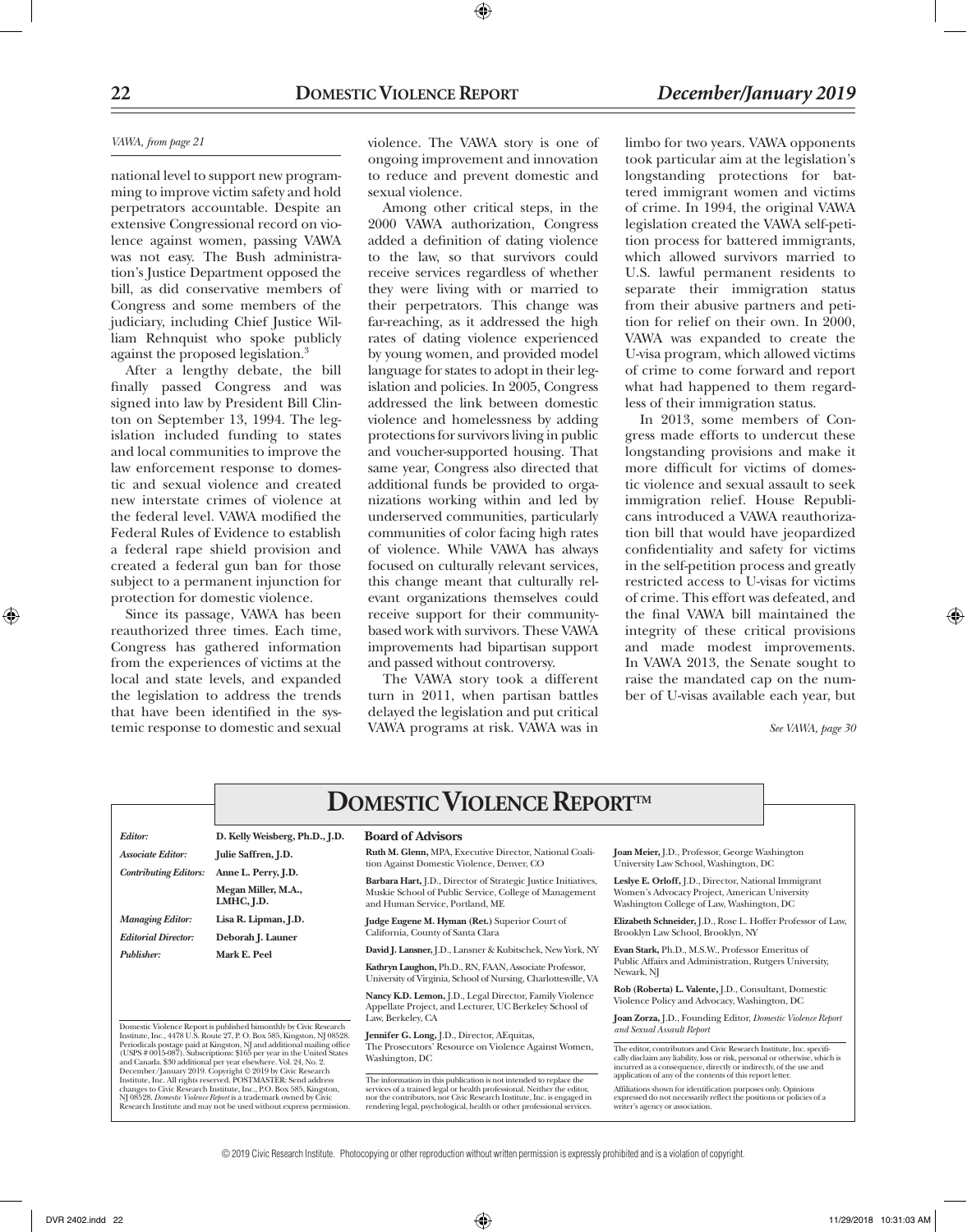# **Progressive Protections for DV Survivors in Louisiana**

⊕

by Jeremy Woolard\*

In 2014, domestic violence advocates from across Louisiana converged to pass a number of domestic violence bills that ushered in a sea change in the legislative response to domestic violence in Louisiana. In the years following the initial passage of those bills, advocates, experts, and legislators have worked to provide domestic violence survivors with a robust package of protections under Louisiana law. This article will explain the progressive protections provided to survivors in family law proceedings.

#### **Fault Grounds for Divorce**

The movement towards adoption of no-fault divorce has been an important tool for survivors of domestic violence who have been able to obtain divorces without having the burden of proving abuse.1 In Louisiana a no-fault divorce requires a separation period of 180 or 365 days after service of the petition for divorce depending on whether the spouses have minor children of the marriage.<sup>2</sup> Prior to 2014, domestic abuse only shortened the required separation period to 180 days.<sup>3</sup> This caused domestic violence survivors to be legally tied to their abusers long after they had decided to leave. It is well established that the most dangerous time for domestic violence survivors is when they are exiting the relationship.<sup>4</sup> To remedy this problem, Louisiana has added domestic abuse to the fault grounds for divorce.

Louisiana law allows spouses to receive an immediate divorce when there is marital fault. Prior to 2014, the exclusive fault grounds for divorce were having lived separate and apart for 180 or 365 days, adultery, or conviction of a felony with a sentence of death or hard labor.<sup>5</sup> In 2014, two new fault grounds were added as Louisiana Civil Code Article 103(4) and 103(5). Louisiana Civil Code Article 103(4) adds a finding of physical or sexual abuse by the other spouse or of a child of either spouse as a fault

ground. Lousiana Civil Code Article 103(5) adds protective orders issued by consent or after a contradictory hearing as a fault ground.

Louisiana Civil Code Article 103(4) states "a divorce shall be granted on the petition of a spouse upon proof that during the marriage, the other spouse physically or sexually abused the spouse seeking divorce or a child of one of the spouses, regardless of whether the other spouse was prosecuted for the act of abuse." This language is a carryover from the earlier provision that allowed domestic violence victims to receive a divorce after being separated for 180 days. The language is designed to address concerns of the family law bar while also protecting as many survivors as possible.

A major concern of the family law bar was that domestic violence survivors would hold a trump card for the duration of the marriage. Additionally, under Louisiana law reconciliation extinguishes marital fault.<sup>6</sup> To address these concerns, the "during the marriage" language was added. This language makes it clear that abuse prior to the marriage is not marital fault. The language has been studied by the Louisiana State Law Institute (Institute).7 The recommendation of the Institute has been to keep the language in order to ensure that the law is as clear as possible.8 By ensuring that criminal prosecution is not needed, the provision ensures that survivors can receive an immediate divorce without having to worry about the higher burden of proof and lengthy adjudication of a criminal case. Survivors also are not required to cooperate in a criminal case against their will or when it would be unsafe for them to do so. Additionally, survivors can receive an immediate divorce on the basis of domestic abuse that happened during the marriage even if the abuse was never reported to law enforcement.

Louisiana Civil Code Article 103(5) provides that a domestic violence survivor may receive an immediate divorce when "[a]fter a contradictory hearing or consent decree, a protective order or an injunction was issued during the

marriage, against the other spouse to protect the spouse seeking the divorce or a child of one of the spouses from abuse." To protect the due process rights of accused abusers, the right to an immediate divorce does not arise until after the person against whom the protective order is being issued has a chance to appear in court or consent to a protective order. Recent clarifications by the Louisiana State Law Institute make it clear that the protective order can be a civil or criminal protective order.<sup>9</sup> In practice, it is much easier for domestic violence survivors who have received a protective order to receive an immediate divorce, as they do not have to litigate the abuse again as they may have to under Louisiana Civil Code Article 103(4). Because protective orders are self-authenticating, they can be attached with the petition for divorce, and domestic violence survivors may not have to appear in court for a divorce hearing at all. $10$ 

#### **Presumption an Abused Spouse Receives Spousal Support**

A big advantage of receiving a divorce under Louisiana Civil Code Article  $103(4)$  or  $103(5)$  is that it entitles the abused spouse to a presumption of spousal support.<sup>11</sup> It is well established that financial considerations are one of the most common reasons that domestic violence survivors are reluctant to leave abusive relationships.<sup>12</sup> When passing the domestic violence reforms in 2014, one of the main priorities of advocates was ensuring that survivors would have the means to support themselves without their abusers.

2014 Louisiana Acts, No. 316 made spousal support mandatory for those receiving a divorce under Louisiana Civil Code Article 103(4) or 103(5). The aim of the provision was to ensure that domestic violence survivors leaving abusive marriages had the financial resources to rebuild their lives. In the years after the mandatory provisions were put into place both domestic violence advocates and

*See PROGRESSIVE, next page*

*<sup>\*</sup>Jeremy Woolard is Staff Attorney, Louisiana Coalition Against Domestic Violence, Baton Rouge, LA. Email:jeremy.woolard@lcadv.org.*

<sup>© 2019</sup> Civic Research Institute. Photocopying or other reproduction without written permission is expressly prohibited and is a violation of copyright.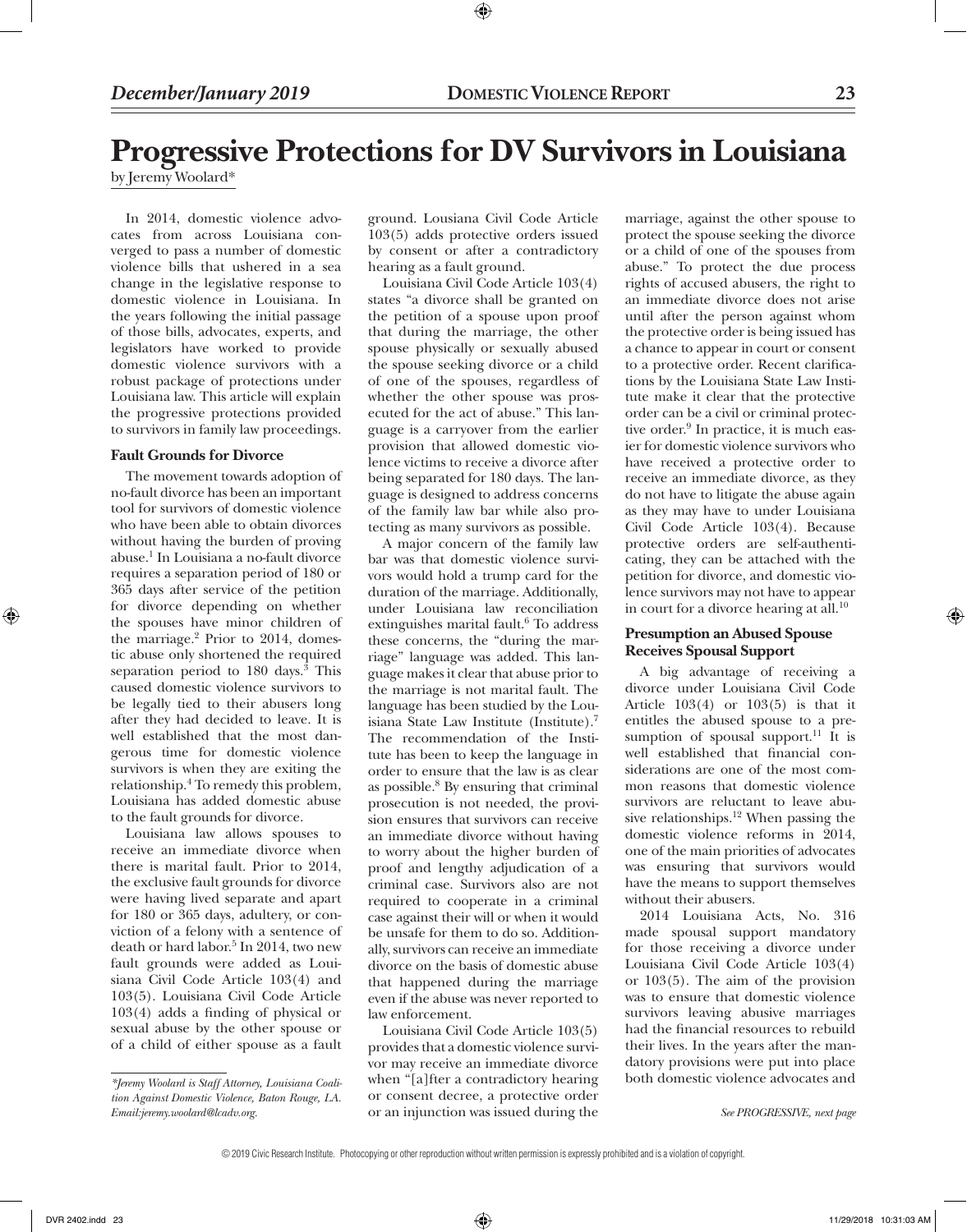#### *PROGRESSIVE, from page 23*

the family law bar identified issues with the language. Advocates feared that mandating spousal support in marriages where there was domestic abuse would cause judges to be more reluctant to make findings of abuse and result in an increase in denials of protective orders. The family law bar feared that mandating spousal support would lead to frivolous claims of abuse to gain an advantage in litigation. Additionally, the family law bar worried about cases where the domestic violence survivor is disproportionately wealthy compared to the abuser.

To address these concerns, the Louisiana State Law Institute proposed making the spousal support provisions a presumption instead of mandatory.<sup>13</sup> The proposal also widened the presumption to encompass cases in which a spouse is granted a divorce based on adultery or a felony conviction.14 In determining whether a spouse who has received a divorce on the basis of the fault of the other party should be awarded spousal support, the court will consider the income and means of each spouse; financial obligations of each spouse; the earning capacity of each spouse; the effect of child custody on the earning capacity of each spouse; the time necessary for the spouse seeking spousal support to acquire education, training, or employment; the health and age of each spouse; the duration of the marriage; tax consequences; and the effect of any domestic abuse on each spouse.<sup>15</sup>

In general, spousal support may not exceed one-third of the payorspouse's net income.<sup>16</sup> However when the divorce is granted on the basis of domestic abuse, the court may order an award that exceeds the one-third limit.17 Additionally, even in cases where the divorce was not granted for reasons other than domestic abuse, a domestic violence survivor has the option of showing in the spousal support hearing that she suffered from domestic abuse at the hands of the payor during the marriage in order to receive an award that exceeds the onethird limit.18 This allows survivors who seek divorce under the no-fault statute to have the option to ask for greater than the one-third limit. This was an important provision for advocates as it

is often safer for survivors to receive a no-fault divorce. The spousal support award may be awarded as a lump sum, allowing survivors to move on without having any ongoing contact with their abusers.<sup>19</sup>

It should be noted that mutual fault may deprive the survivor of the ability to receive spousal support.<sup>20</sup> Only fault that gives rise to a cause of action for divorce will deprive a spouse of the ability to receive spousal support.<sup>21</sup> The spouse who seeks to defeat a claim for spousal support must affirmatively prove that the claimant spouse was at fault under the grounds for divorce in Lousiana Civil Code Article 103.22

### **Presumption Against Sole or Joint Custody for Parents Who Perpetrate Family Violence**

The core protection for domestic violence survivors in child custody and visitation proceedings in Louisiana law is the Post-Separation Family Violence Relief Act (PSFVRA).23 While Louisiana had recognized the need for specific protections for domestic violence survivors in 1979, the focus had been on the immediate physical safety of survivors.24 The PSFVRA was enacted in 1992 to address the issue of abuse of process by domestic abusers. The legislative findings noted that after separation or divorce "violence often escalates, and child custody and visitation become the new forum for the continuation of the abuse."25 To combat this, the PSFVRA put into place strong protections for domestic violence survivors in custody and visitation proceedings.

The PSFVRA creates a presumption that a parent who has a history of committing family violence shall not be awarded sole or joint custody of children.26 The presumption against custody can only be overcome by a showing that the abusive parent completed a batterer intervention program, is not abusing drugs or alcohol, and that the best interest of the child requires that the parent participate in raising the child because of the other parent's absence, mental illness, substance abuse, or other circumstance negatively affecting the child.27

Prior to 2014, a parent had to complete a treatment program in order to overcome the presumption against sole or joint custody.28 This requirement caused a lot of confusion in the courts

as to whether this requirement was met by attendance at an anger management program.<sup>29</sup> As anger management programs are inappropriate for abusers, advocates pushed for the law to be clarified. $30\,2014$  Louisiana Acts No. 194 §1 changed the requirement to "court-monitored domestic abuse intervention program," which is defined as:

a program, comprised of a minimum of twenty-six in-person sessions, that follows a model designed specifically for perpetrators of domestic abuse. The offender's progress in the program shall be monitored by the court. The provider of the program shall have all of the following:

(a) Experience in working directly with perpetrators and victims of domestic abuse.

(b) Experience in facilitating batterer intervention groups.

(c) Training in the causes and dynamics of domestic violence, characteristics of batterers, victim safety, and sensitivity to victims.

La. Rev. Stat. Ann. § 9:362(3).

An abusive parent can have only supervised visitation with children.<sup>31</sup> The parent may petition for unsupervised visitation only if she or he has completed a batterer intervention program since the last incident of abuse.32 The abusive parent must show that it is in the best interest of the child for that parent to have unsupervised visitation, and the court must consider that parent's mental health condition and likelihood of committing additional acts of family violence.<sup>33</sup> The court can order any restrictions on visitation to protect the child, including continued supervision.<sup>34</sup>

If both parents are found to have a history of committing family violence, then the court must award custody to the parent who is less likely to continue committing family violence. That parent must complete a batterer intervention program. If the court finds that the child's welfare would be in danger with either parent, then the judge can award custody to a third party.35

If a parent sexually abused a child, that parent cannot have any contact or visitation with the child until completing a treatment program for sexual

*See PROGRESSIVE, page 32*

<sup>© 2019</sup> Civic Research Institute. Photocopying or other reproduction without written permission is expressly prohibited and is a violation of copyright.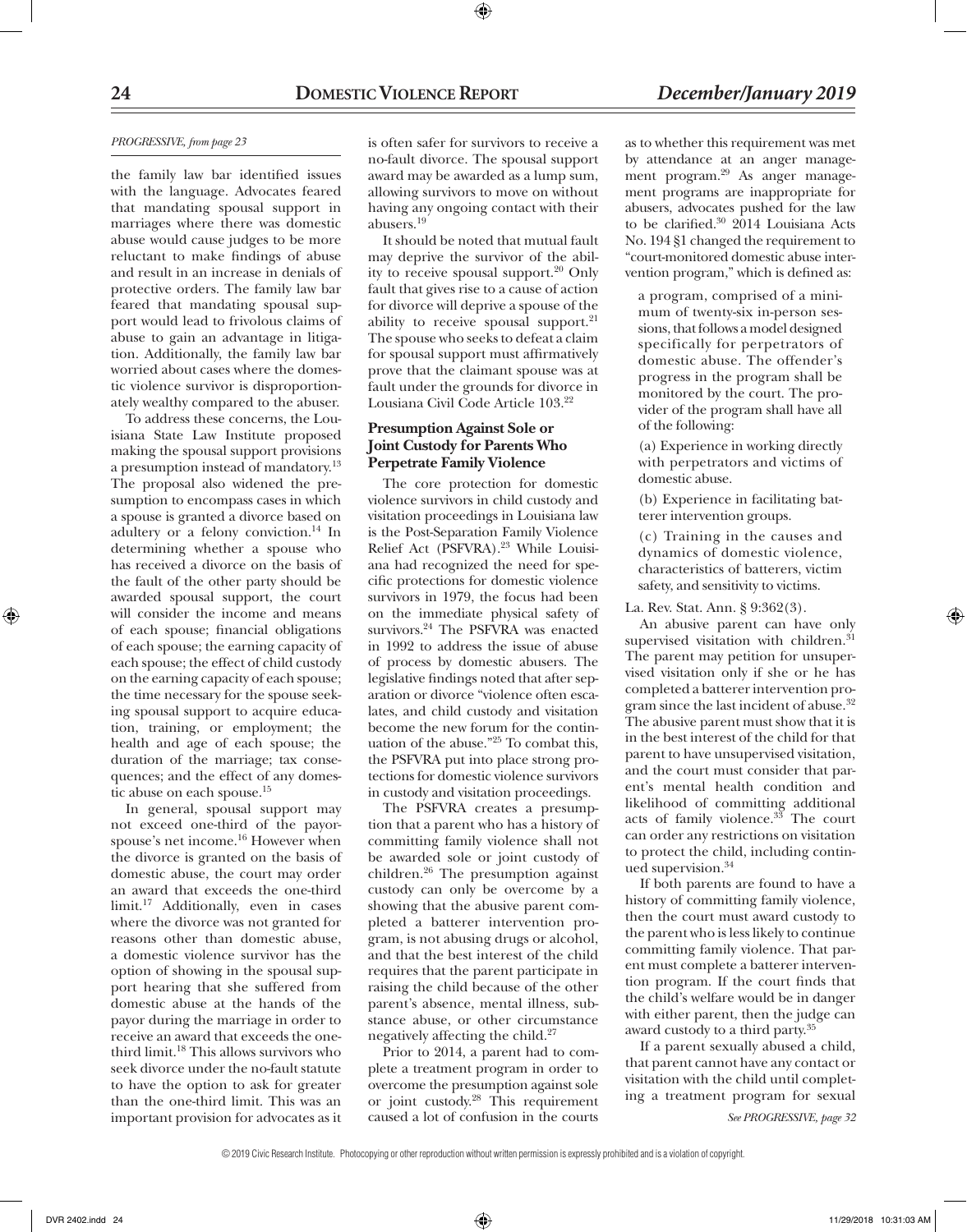## **What Do Primary Aggressor Laws Achieve? A 10-Year National Study of Their Efficacy**

⊕

by David Hirschel & Philip D. McCormack\*

In the past 40 years, we have seen a massive change in the police response to incidents of intimate partner violence. Once regarded as essentially a family matter not requiring police action unless the incident was very serious, with most states enacting mandatory or pro- arrest laws, arrest is now a routine response. Consequently, arrest rates in intimate partner violence cases have increased considerably. In the l970s and l980s, they were generally in the 7% to 15% range.1 After the passage of these laws, rates were observed to be 30% or more.2 More recently these rates have hovered around the 50% mark.<sup>3</sup>

Though the adoption of arrest as the preferred response has generally been welcomed, it has not come without unintended consequences. Foremost among these has been an increase in dual arrest, the situation where both parties to an incident are arrested. The concern with this outcome is that the police, facing pressure to arrest and uncertain what has actually occurred, arrest both parties, unjustly arresting victims in the process. To address this concern, states have enacted primary aggressor laws mandating officers to determine who was the primary aggressor in the incident. This article examines the question of whether these laws have been effective in reducing the prevalence of dual arrest.

#### **Primary Aggressor Laws**

The first primary aggressor law was enacted by the Washington State. A total

*Philip D.McCormack is Assistant Professor of Criminal Justice at Fitchburg State University in Fitchburg, MA. He is currently serving as an Independent Evaluator for the Essex County (MA) Sheriff's Department analyzing data from a BJA-funded project, Essex Mental Health Diversion Program. Email: pmccorm3@fitchburgstate.edu.*

of 35 states now have such laws.4 These laws vary in the discretion afforded officers. This discretion is manifested in two ways.

First, the laws state that responding officers either "shall" or "should" or "shall attempt to" determine the primary aggressor. As with the distinction between mandatory and proarrest laws, the terms "should or "shall attempt to" indicate a preference for arresting only the primary aggressor, while the term "shall" is more of a mandatory nature. While some 20 states $^5$  are very clear that they are mandating the determination of a primary aggressor, three states $6$  use the word "should," and nine states<sup>7</sup> water down the mandate by using words such as "shall attempt" or "shall make reasonable efforts" to determine the primary aggressor. Meanwhile, Minnesota instructs law enforcement agencies to adopt policies that "discourage dual arrests,"8 while Texas simply indicates that training "shall include instruction in preventing dual arrest whenever possible and conducting a thorough investigation to determine which person is the predominant aggressor."9

Second, the laws vary in the criteria to be considered and whether the listed criteria "shall" or "should" be considered. Some states, such as Florida, Rhode Island, and Texas, do not list any criteria. The criteria that are included by most of the states are all of, or a combination of, the following: comparative extent of injuries; prior domestic violence history; self-defensive actions; and likelihood of future injury. Other factors mentioned by states include "welfare of any minors present at the scene," "size and strength of each person," and "evidence from witnesses." Arizona, Connecticut, Maryland, and Minnesota specifically mention only the criterion of self-defense. All but two of the states mandate that the officers "shall" consider the listed criteria, with Michigan and New Jersey stating that the officers "should consider" the listed criteria. Three states, California,

Mississippi, and Missouri, stress that that the primary aggressor is not necessarily the first aggressor.

#### **Prior Research**

To date, there has not been much research that has examined the impact of primary aggressor laws. The research that has been conducted provides some evidence that these laws are having their desired effect. In a process that took almost three years to successfully implement and required the support of highly regarded officers, McMahon and Pence  $(2003)^{10}$  reported that in Duluth, Minnesota, the female arrest rate decreased after a primary aggressor policy was enacted, while Fraelich and Ursel  $(2014)^{11}$  reported that the implementation of a primary aggressor policy resulted in a decline of the dual arrest rate in Winnipeg, Canada. Likewise, in a national study of 2003 NIBRS data, Dichter, Marcus, Morabito and Rhodes  $(2011)^{12}$  found that dual arrests were slightly less likely to be made in jurisdictions with primary aggressor policies. In a study of 282 agencies in five states, Hirschel, Buzawa, Pattavina, Faggiani and Reuland  $(2007)^{13}$  reported that agencies operating with primary aggressor laws and/or policies had a dual arrest rate of two percent, less than a quarter of the nine percent dual arrest rate found in jurisdictions without a primary aggressor law or policy. Finally, in an examination of 3,078 incidents of intimate partner violence reported to the police in 25 jurisdictions in four states in calendar year 2000, Hirschel and Deveau  $(2016)^{14}$  found that, controlling for variables such as infliction of injury and presence of weapon, dual arrests were more than twice as likely to be made in a state without a primary arrest statute. However, they also found that police officers were one-third less likely to make any arrest in a state with a primary aggressor law, suggesting that primary aggressor laws may have a chilling effect.

*See NATIONAL STUDY, next page*

© 2019 Civic Research Institute. Photocopying or other reproduction without written permission is expressly prohibited and is a violation of copyright.

*<sup>\*</sup>David Hirschel is Professor Emeritus of Criminal Justice at the University of Massachusetts, Lowell and at the University of North Carolina at Charlotte. He has been involved, both as a principal investigator and consultant, in many funded research projects, and has provided assistance for over 40 years to a wide variety of criminal justice agencies and social service organizations. Email: josephdavid@msn.com.*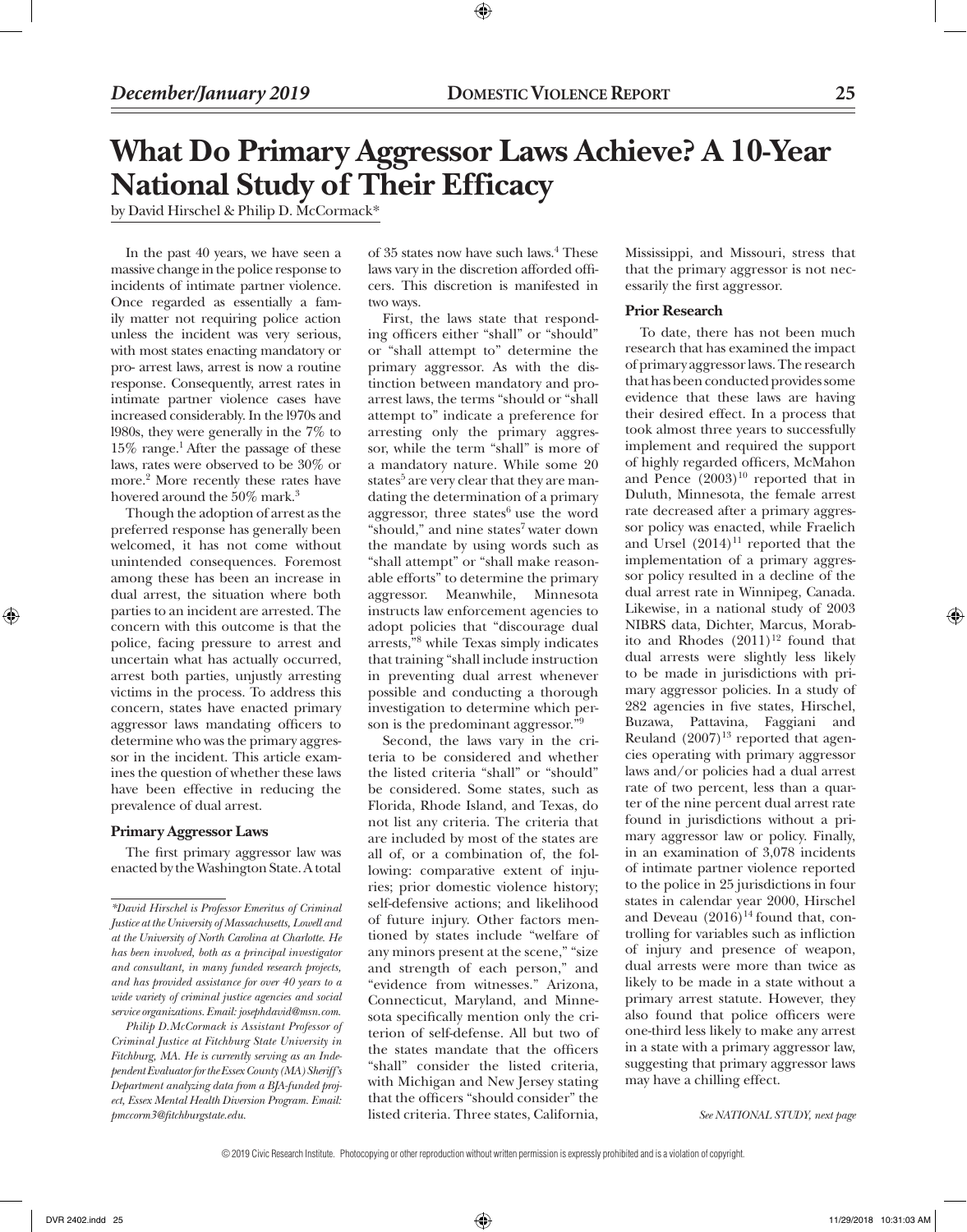#### *NATIONAL STUDY, from page 25*

#### **Current Study**

The study reported in this article is the first multi-year national study to examine the impact of primary aggressor laws on police arrest practices. The dataset comprises 10 years of NIBRS data (2000 through 2009) of intimate partner violence cases reported to the police in 5,481 jurisdictions in 36 states and the District of Columbia. Multilevel logistic regression models were used to measure the impact of primary aggressor laws to arrest either one party or both parties involved in the incident. Nearly half (49.7%) of the incidents resulted in the arrest of one or both of the parties.15 A total of 2.4% of the incidents resulted in the arrest of both parties for offenses committed against the other party.

With regard to arresting one of the parties, the seriousness of the offense and the existence of a mandatory arrest law were both positively associated with the likelihood of arrest. Compared to intimidation, incidents of simple assault were 4.1 times as likely, and incidents of aggravated assault 6.1 times as likely, to result in an arrest. Meanwhile, arrests were 39.7% less likely to be made in preferred arrest states, and 33.4% less likely in discretionary arrest states, than incidents occurring in a mandatory arrest state. However, incidents occurring in a state which had enacted a primary aggressor law were 24.8% less likely to result in an arrest than those occurring in a state without such a law. While incidents occurring at a residence and age of the offender were to a minor extent positively associated with the likelihood of arrest, the racial dyad of the victim and offender and the sex of the couple showed greater impact. Compared to incidents involving white intraracial dyads, those involving both a black victim and black offender were 40.6% less likely, and those involving any other victim/ offender racial dyad were 15.6% less likely, to result in an arrest. Finally, female couples were 31.9% less likely, and male couples 30.7% less likely, than heterosexual couples to have the incident result in at least one arrest.

With regard to dual arrest, though incidents occurring in a state with a primary aggressor law were less likely to result in the arrest of both parties, this effect was not statistically significant. Likewise, the type of warrantless arrest law enacted in a state had no significant effect on the likelihood of dual arrest. Incidents of simple assault were 2.5 times more likely, and incidents of aggravated assault 2.1 times more likely, than incidents of intimidation to result in a dual arrest. Incidents occurring in a residence and age of offender were negatively associated with the likelihood of dual arrest. Compared to incidents involving white intraracial dyads, those involving both a black victim and black offender were 4.4% less likely, and those with any other victim/ offender racial dyad 45.4% less likely, to result in dual arrest. The strongest effects were found when examining the impact of the sex of the couple. Female couples were 39.1 times more likely, and male couples 52.8 times more likely, to be dually arrested.

#### **Discussion**

The finding that states with primary aggressor laws do not significantly impact the likelihood of dual arrest is disappointing. It is important to note that when using the fixed-effects logistic model we found that incidents occurring in states that had enacted a primary aggressor law were 37.3% less likely to result in dual arrest than incidents in other states, where such a law had not been enacted, a result that is consistent with the prior studies by Dichter,<sup>16</sup> Fraelich and Ursel,<sup>17</sup> Hirschel et al.,18 and Hirschel and Deveau.19 The problem with using the fixed-effects logistic model is that data from one state can unduly affect the outcome. For example, when the data were examined for regional differences, an extremely high dual arrest rate (9.1 %) was observed for the Northeast. However, when the state of Connecticut was omitted from the analysis that rate dropped to 1.8%, less than the overall dual arrest rate of 2.4%.

One of the reasons for the finding of lack of statistical significance in the effect of primary aggressor laws is because there is variation among the states, with some states with primary aggressor laws having dual arrest rates that are higher than the overall average of 2.4% and some states with no

primary aggressor law having dual arrest rates lower than 2.4%. A total of six of the 19 states with primary aggressor laws in effect during the 10 year study period had dual arrest rates in excess of 2.4% (Arizona, Colorado, Iowa, Missouri, Utah, and Virginia) and three of the seven states that implemented primary aggressor laws during the study period still had dual arrest rates in excess of 2.4% after the passage of those laws (Louisiana, Nebraska, and North Dakota). Interestingly, all of these states had mandatory warrantless arrest laws except for North Dakota, which had a preferred arrest law, and Nebraska, which had a discretionary warrantless arrest law. In addition, all of them except for Arizona had detailed primary aggressor laws. Conversely, four of the 10 states without primary aggressor laws had dual arrest rates lower than 2.4% (Illinois, Maine, Massachusetts, and West Virginia). Of note, two of these states had discretionary arrest laws (Illinois and West Virginia), one (Massachusetts) a preferred arrest law, and only one (Maine) a mandatory arrest law.

The interaction between the coexistence of mandatory arrest and primary aggressor laws is noticeable. The inherent conflict between these laws appears to have resulted in many officers opting to arrest both parties when there was any uncertainty about who was the primary aggressor. In Connecticut, the concern has been raised that since "statute and case law are equivocal whether self-defense is an affirmative defense against arrest, police and prosecutors *contend* that strict adherence to the mandatory aspect of the domestic violence law requires arrest when any probable cause of crime is evident."20 This tension between primary aggressor laws and mandatory arrest laws may also partially explain the finding that an intimate partner violence incident was 24.8% less likely to result in arrest in a state with a primary aggressor law. Afraid of wrongly arresting a second party, the responding officers may opt to arrest neither party.

The variation among states with similar laws suggests that there may be implementation issues. It is naïve to assume that enactment of a law will

*See NATIONAL STUDY, page 33*

⊕

 $\ket{\text{d}}$  11/29/2018 10:31:03 AM  $\ket{\text{d}}$  11/29/2018 10:31:03 AM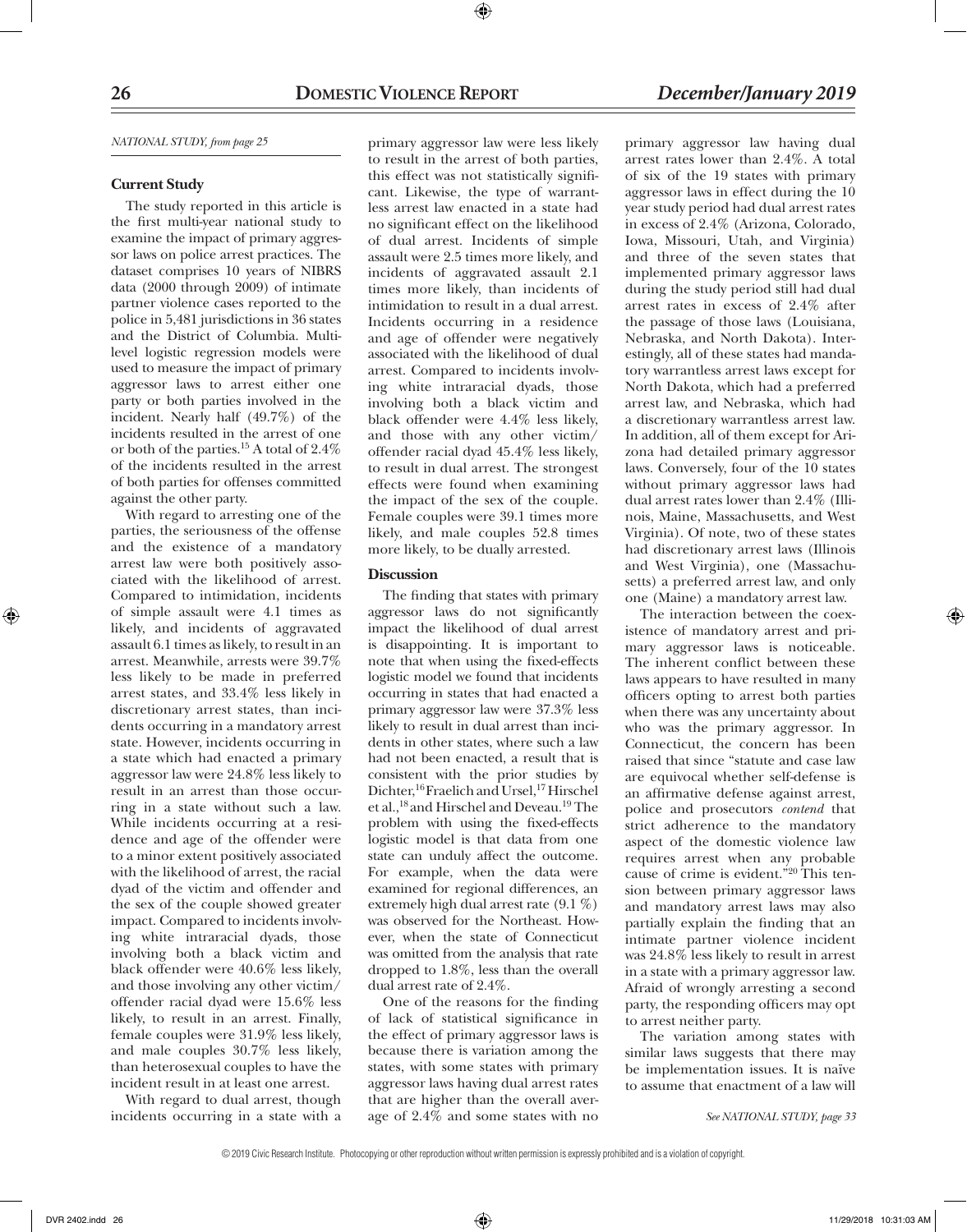## **Civil Legal Aid Can Buffer Against Witness Tampering Involving Children**

⊕

by Amy Bonomi & David Martin\*

As recognized by the U.S. Supreme Court, witness tampering is a significant problem in domestic violence cases, with abusers often pressuring their victims to recant to lessen criminal charges (**Davis v. Washington**, 547 U.S. 813 (2006)). In 2011, we published the first analysis of jail phone calls that occur between domestic abusers and their victims, outlining a fivestage model describing how abusers pressure their victims to change their stories and prepare to recant in court.<sup>1</sup>

Abusers typically begin the jail calls by minimizing their abuse and resisting the victim's account of what happened (stage 1), along with using sympathy appeals to position themselves as the "victim" and to manipulate the victim's emotions (stage 2). As the jail calls progress, couples reminisce about earlier happier times in their relationship, dream of a better life together (*e.g.,* getting married, having children), and position themselves against others who do not understand them and/or their relationship (*e.g.,* family, friends, the prosecutor, the domestic violence advocate) (stage 3). Then, abusers typically made a direct request for the victim to recant (stage 4), followed by the couple working together to reconstruct the abuse narrative to preserve the abuser's "innocence," blaming the state/judge/ prosecutor for detaining the abuser, and giving each other specific instructions of what to say in court.

#### **Triangulation of Children**

In 2017, we published a follow-up essay to our original jail call analysis to outline a critical extension of witness tampering in domestic abuse cases: namely, how abusers manipulate their intimate partners by triangulating their children.<sup>2</sup> In this triangulation process,<sup>3</sup> the abuser might talk with the victim's children, via calls made from jail, to instruct them to say or do specific things to the victim. Or, the abuser might conjure specific images when talking directly with the victim that cause her to question her relationships with her children and with the abuser. These strategies are an additional manipulation to lessen the victim's agency, harm her self-identity and confidence (including notions she may have of being a good mother and provider for her children and family), and force her to question her ability to stand on her own (without the abuser).

To illustrate how triangulation works, in a recent case prosecuted in Washington State, an abuser came home late, and he and his wife began arguing because she was taking care of their infant and suspected that he was cheating (he was). When the victim attempted to breastfeed their newborn child, the abuser beat and strangled the victim until she almost lost consciousness. The victim's teenage daughter overheard the struggle and called 911. The abuser was arrested at the scene. In numerous calls the abuser made to the victim, he demanded that the victim say whatever was needed to get him out of jail as he was their sole source of income and needed to provide for their child. The abuser admitted and apologized for past abuse, and encouraged friends and family to bring the victim money to take care of the baby but "not too much" lest she might not cooperate with his demands. During calls made from jail, the abuser repeatedly triangulated their child's needs and family future to diminish the victim's agency and discourage her participation with prosecution:

Abuser: "You wanna sit there and think the baby is not a pawn. She's not a chess pawn. She's not a fuckin'

tool. I'm not gonna be pullin' her back and forth in between us what we got goin' on. That's not right ... Me and you need to work on what we got goin' on because we're married, 'cause I got bills to pay. I gotta take care of my family. I'm not gonna sit there and watch my daughter not get what she wants or not get what we need.… We got a newborn kid and I gotta take care of my baby. These motherfuckers are gonna have to kill me 'cause they're not takin care of her. The only thing they want to do is tell you what to do with your family, but they don't want to give you any money to do it.… I love you and I'll see you (in court) tomorrow. You gotta be here with the baby."

Victim: "I love you with all my heart, but I can't do this shit. I love you. I do. I love you, but you have to be a better person …"

At trial, the victim recanted and stated she did not remember what happened during the abuse event. Claiming to have lost memory is a strategy common within recanting victims and one we described in our original jail call study.

In a similar case prosecuted in Washington State, an abuser came home intoxicated and suffocated his girlfriend while she slept in bed with her infant because he suspected she (an exotic dancer) was sleeping with her customers (she was not). During multiple jail calls, when the victim suggested that the abuser's behavior toward her was problematic, especially in front of their infant ("For you to treat me the way you do in front of [the infant], that's wrong"), the abuser triangulated their infant against the victim. The abuser conjured the idea that their infant (come school age) would be ashamed of his mother's job as an exotic dancer: "For you being a stripper is just wrong. If you're dancing naked in front of his [the baby's] school teacher, do you think that's going to be cool with him? Do you

*See LEGAL AID, page 34*

⊕

*<sup>\*</sup>Amy Bonomi is Professor and Chair of the Human Development and Family Studies Department at Michigan State University. Her research focuses on the health impacts, contexts for, and dynamics of, intimate partner violence and sexual violence. Email: bonomi@msu.edu.*

*David Martin is a Senior Deputy Prosecutor for the King County Prosecuting Attonrey's Office (KCPAO) in Seattle, Washington. He serves as supervisor of the KCPAO Domestic Violence (DV) unit and the Regional Domestic Violence Firearms Unit. Email: David.Martin@kingcounty.gov.*

<sup>© 2019</sup> Civic Research Institute. Photocopying or other reproduction without written permission is expressly prohibited and is a violation of copyright.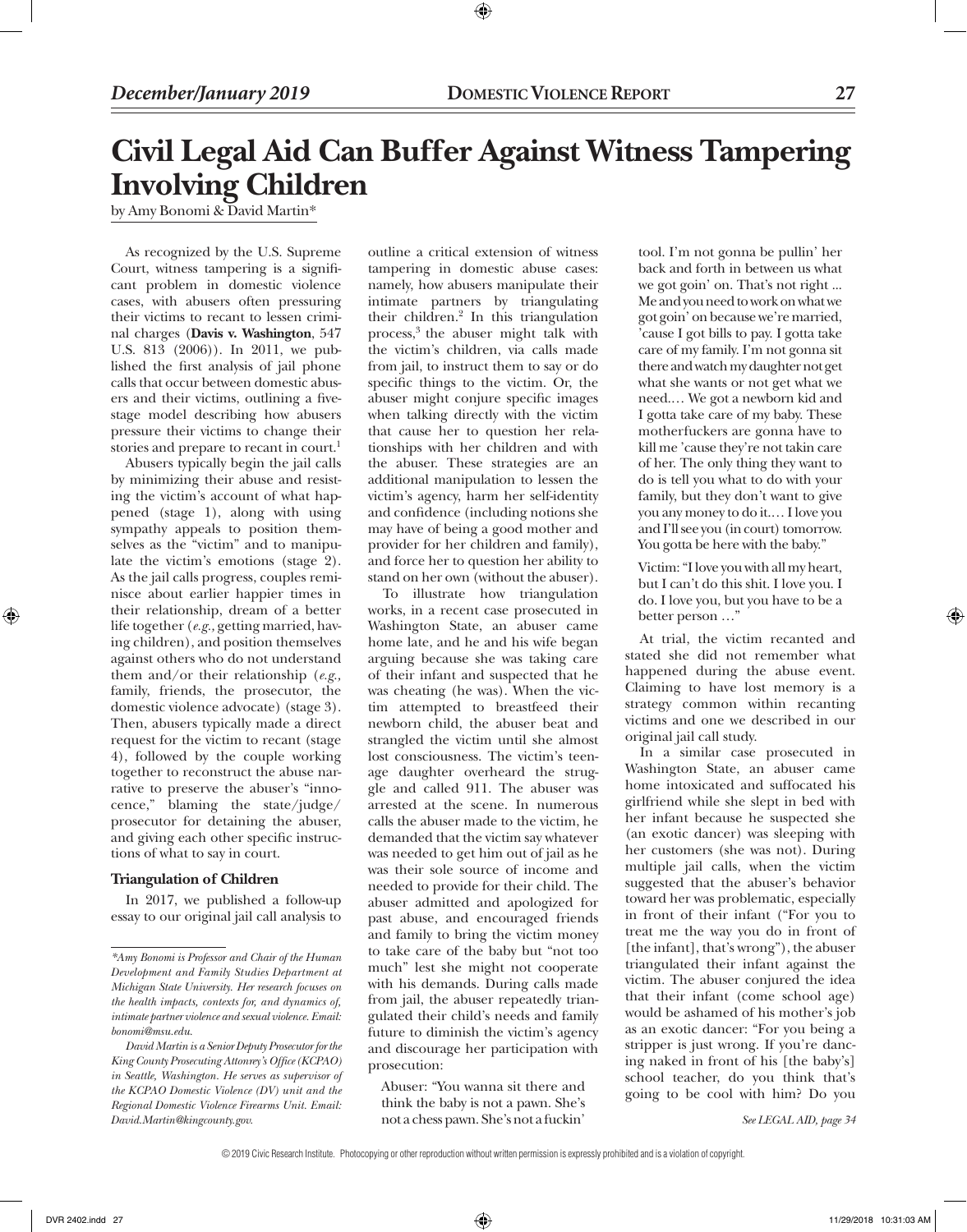## **Congress Works to Ensure Children Are Protected in Custody Disputes**

On September 25, 2018, the U.S. House of Representatives passed a landmark bill to ensure that children are protected in custody disputes. The House passed a concurrent resolution  $(H. Con. Res. 72)<sup>1</sup>$  urging state courts to determine family violence claims and risks to children before considering other "best interest" factors. The resolution encourages states to ensure courts rely only on admissible evidence and qualified experts, and adopt qualification standards for third-party appointees. It also affirms that Congress is prepared to use its oversight authority to protect at-risk children.

DV LEAP, the Center for Judicial Excellence, and the California Protective Parents Association (CPPA)—three all who led, cosponsored and passed this important legislation to help protective parents defend their abused children," added CPPA Executive Director Catherine Campbell. "By passing this resolution, Congress has assured those kids that they will be heard and believed. They are avowing that, as a nation, we consistently put a child's right to be safe first."

⊕

The Resolution is a direct response to state family courts' difficulties hearing and evaluating claims of child abuse and domestic violence during custody litigation. According to the Leadership Council on Child Abuse and Interpersonal Violence, an estimated 58,000 U.S. children per year are courtordered into the unsafe custody or care

*This Resolution will save some children's lives and protect others from a childhood full of abuse.*

well-known and established non-profit organizations advocating for victims of abuse—have worked tirelessly with Pillsbury Winthrop Shaw Pittman LLP, acting as *pro bono* counsel, to ensure H. Con. Res. 72's passage. Together they assembled a coalition of more than 50 advocacy organizations that supported the initiative. The bipartisan resolution, spearheaded by Rep. Pete Sessions (R-TX) and Rep. Carolyn Maloney (D-NY), and cosponsored by more than 80 lawmakers, passed by a voice vote.

 "This day has been a very long time coming," stated Founder and Legal Director of DV LEAP Joan Meier. "We and our grass-roots allies have been asking Congress to address this problem for over a decade and we are incredibly grateful to our amazing *pro bono* lawyers at Pillsbury and leading co-sponsors Maloney and Sessions for generating this outpouring of Congressional support. It is not hyperbole to state that this Resolution, by catalyzing improved state court practices, will save some children's lives and protect others from a childhood full of abuse."

"California Protective Parents Association is incredibly thankful to of abusive parents, over the objections of caring parents. Over the past decade, the Center for Judicial Excellence has documented 653 child homicides across the U.S. by a parent involved in a conflict related to divorce, separation, custody, visitation or child support.

"Many of these child homicides were preventable, if family courts had just prioritized child safety," said Kathleen Russell, the executive director of the Center for Judicial Excellence. "This resolution commemorates the lives of these innocents and helps ensure that more parents are spared the immeasurable grief of losing a child at the hands of an ex-spouse."

In just two examples of hundreds, Kyra Franchetti, age two, was murdered in 2016 by her father, who then committed suicide. Her mother's claims that Kyra's father was suicidal, abusive, and had severe anger issues were repeatedly dismissed by a judge who at the time commented, "this is not a life or death matter." And just last year, five year old Piqui was murdered by his father after a trip to Disneyland, just days after a family court denied the request of his loving mother,

Ana Estevez, to supervise the father's visitation. The court minimized the father's past violence toward the child and the father's threats to kill Piqui's mother as simply "bad parenting."

"While Kyra's voice has been silenced by family violence, her story resonated loud and clear," said Jacqueline Franchetti, Kyra's mother. "I want to thank the Congressional members and staff who supported this Resolution for their kindness and compassion. While I miss Kyra every second of every day, this is an important first step to creating lasting change for so many children left vulnerable by our divorce/family court system."

Piqui's mother Ana Estevez, a child advocate who has lobbied in Washington on numerous occasions, continued: "Our children deserve to live full lives—my Piqui deserved to live more than five years—and this powerful statement by the House gives me real hope that the family court cover-ups and denials of child abuse are finally being exposed. California passed Piqui's Resolution a month ago, in honor of my son, and like this federal Resolution, it urges family courts to make child safety their number one priority."

The list of organizations that have been advocating for passage of H. Con. Res 72 includes: Advocates for Child Empowerment & Safety (ACES); California Protective Parents Association (CPPA); Center for Judicial Excellence (CJE); City of Covina; Domestic Violence Legal Empowerment and Appeals Project (DV LEAP); ACTION OHIO Coalition For Battered Women; Azusa City Council; Battered Mothers' Custody Conference; Baldwin Park City Council; California Partnership to End Domestic Violence (CPEDV); Center for Child Protection and Family Support; Child Abuse Forensic Institute (CAFI); Child Abuse Solutions, Inc.; Child Justice; Child Protection Institute (CPI) at Liberty University; Child USA; Children's Civil Rights Union (CCRU); Children's Justice Fund; Coalition Against Domestic Violence – Lynchburg VA; Courageous

*See CONGRESS WORKS, page 35*

⊕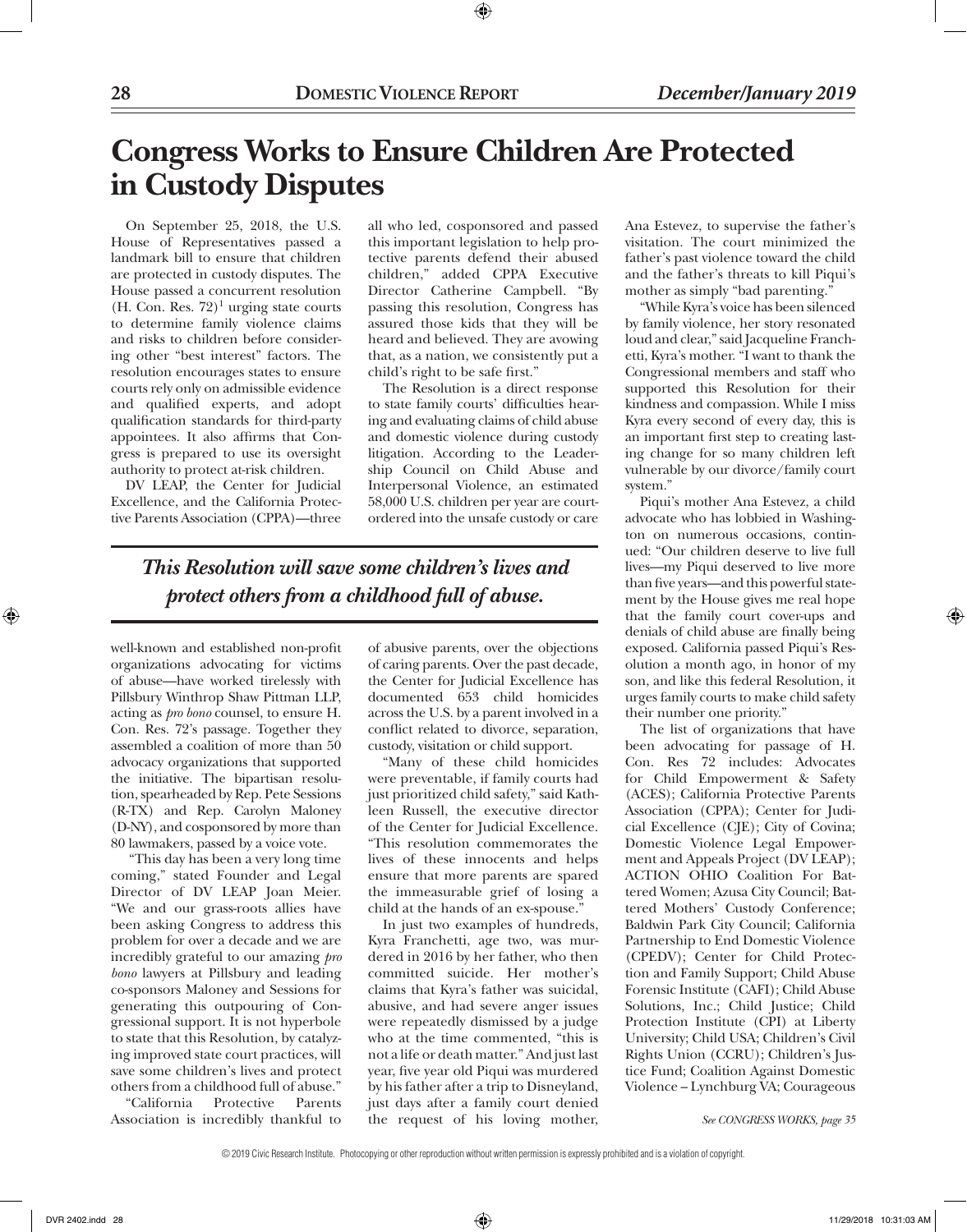# **Case Summaries**

Anne L. Perry

### **Ohio: Record Supported 30-Month Sentence for Attempted Felonious Assault**

**The Facts.** Defendant Timothy E. Bradley was charged with felonious assault and fourth degree felony domestic violence for punching his girlfriend in the face and knocking out her tooth in the presence of their seven year old son. Bradley pled guilty to the domestic violence charge and to a reduced charge of attempted felonious assault. At sentencing, the trial court recognized the existence of allied offenses and the State elected to proceed on the assault charge. The trial court considered the record, a victim-impact statement, and the pre-sentencing report, and sentenced Bradley to 30 months in prison. The trial court also noted it had balanced the statutory seriousness and recidivism factors. The trial court recognized that Bradley, who was 33 years old, had an extensive history of juvenile adjudications, as well as multiple prior domestic violence convictions. In addition, Bradley had already attended an anger management and alcohol treatment program before committing the current offense. Bradley appealed, arguing that the trial court did not properly evaluate the seriousness and recidivism factors in sentencing, thereby violating the purposes of felony sentencing. He further argued that the trial court treated his juvenile record with more significance than his adult record.

**The Appeal.** The Court of Appeals of Ohio noted that under the statutory sentencing guidelines, an appellate court may modify or vacate a sentence only if it "clearly and convincingly" finds either that the record does not support the findings or the sentence is contrary to law. Here, because Bradley's sentence fell within the authorized statutory range, the only disputed issue was whether the record failed to support the 30 month sentence. The court concluded that "[i]n light of Bradley's lengthy record as a juvenile and an adult, his prior opportunity to undergo counseling, the nature of the current offense, his 'high risk' score on a risk assessment, and the recommendation of the probation officer who completed the [pre-sentencing report], we do not find that the record clearly and

convincingly failed to support Bradley's 30-month prison term." Rather, the trial court "engaged in an appropriate analysis" in reaching its sentencing determination. In addition, the trial court properly found that attempted felonious assault and domestic violence were allied offenses and sentenced on the attempted felonious assault.

⊕

However, the trial court also sentenced Bradley to a concurrent term of "zero" months in prison for domestic violence. Technically, the trial court should not have imposed any sentence for the allied offense of domestic violence. To properly merge the allied offenses into a single sentence, the proper remedy was to vacate the concurrent sentence imposed for domestic violence. As so modified, the trial court's judgment was affirmed. **State v. Bradley**, 2018 WL 3814513 (Ohio Ct. App. 2018).

*Editors' Note: Often the same criminal conduct results in the commission of more than one crime; for example, commission of felonious assault automatically means one has also committed assault. When multiple crimes are closely related by their facts, they are properly merged for sentencing purposes to protect against "double jeopardy." Under Ohio law, however, when the "import" of the crimes is dissimilar enough, the crimes may not be merged and separate punishments may be deemed constitutional. The "import" of a crime means its effect, either in terms of who was harmed or what types of harms were caused.* 

### **Nevada: Prior Domestic Violence Convictions Properly Considered in Statutory Sentencing for Repeat Offenders**

**The Facts.** The defendant and real party in interest, John T. Kephart, was first convicted of domestic violence when he pleaded no contest to "Domestic Battery – 1st Offense" in May 2010. Kephart was represented by counsel and signed a form acknowledging that the State would use this conviction to enhance the penalty for any subsequent offense.

Nevada law imposes increasingly serious penalties on repeat domestic battery offenders. This range of penalties was set out in the form signed by Kephart. A second offense, while still a misdemeanor, carries a longer mandatory minimum term of imprisonment

(10 days instead of two days), a higher minimum fine (\$500 instead of \$200), and more hours of community service (100-200 hours instead of 48-120 hours), compared to a first offense conviction. A third domestic battery offense within seven years of the first constitutes a felony.

Kephart's second conviction came two months later, in July 2010. Citing the May 2010 conviction, he was charged with "domestic battery with one prior conviction within the last seven years." After the complaint was amended to "first" rather than "second" offense, Kephart pled guilty and was sentenced to the statutory minimums applicable to a first offense domestic battery. At this time, Kephart signed another form acknowledging the increasingly severe sentences for repeat domestic battery offenders.

Kephart's third and current conviction came in January 2017, when he was found guilty by jury of domestic battery. In charging the offense, the State relied on Kephart's May and July 2010 domestic battery convictions to enhance the offense to a felony.

Kephart objected to the State using the July 2010 conviction for a felony enhancement since the conviction resulted from plea negotiations which, he alleged, obligated the State to treat the conviction as a first offense for all purposes. The district properly deferred decision on the objection until the time of sentencing and then conducted a hearing on the issue. Kephart maintained that he believed the second conviction would be treated as a first offense if he reoffended, but also admitted that he signed and understood the acknowledgment of future sentence enhancements. The district court did not find that the State affirmatively agreed not to use the July 2010 conviction for enhancement purposes, but nonetheless ruled in Kephart's favor. The district court concluded that it would not consider Kephart's second conviction at sentencing because it would be "unfair," given the earlier plea deal, to use the second "first offense" conviction to enhance Kephart's most recent offense to a felony. The State, without jurisdiction to appeal, sought a

*See CASE SUMMARIES, page 36*

© 2019 Civic Research Institute. Photocopying or other reproduction without written permission is expressly prohibited and is a violation of copyright.

⊕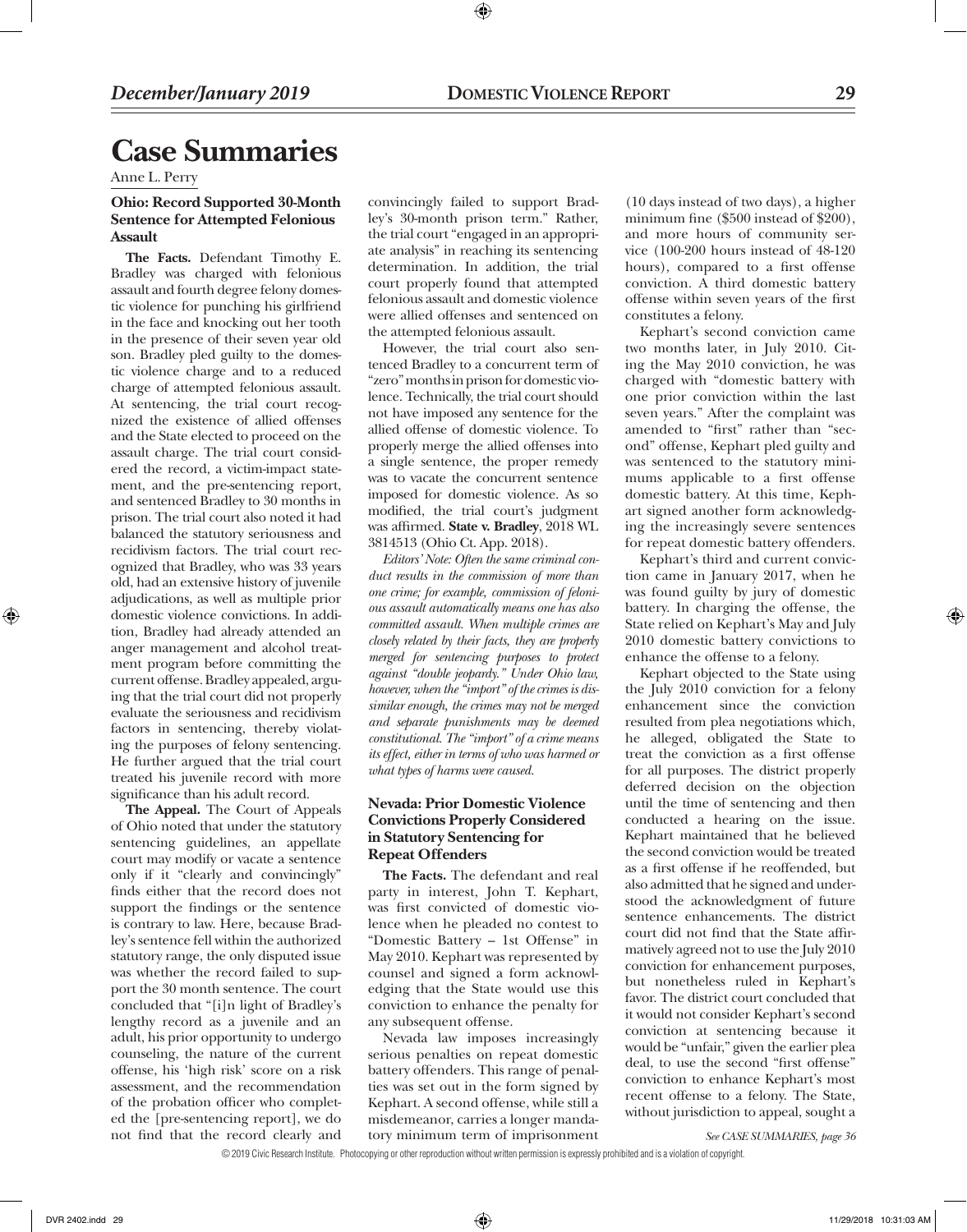#### *VAWA, from page 22*

this provision was dropped in the final negotiations on the bill.

In other important developments, VAWA 2013 included landmark anti-discrimination protections for LGBTQ survivors and recognized the inherent authority of tribes to prosecute non-Native men in some domestic violence cases.

Throughout is evolution, VAWA's core focus had been to help states and local communities implement best practices in survivor safety and offender accountability. VAWA requires states to certify that their policies are in keeping with best practices in survivor safety, confidentiality, and legal protections. Among other

and prevent violence. The authorizing language for these critical grant programs now expires on December 7.

⊕

#### **New VAWA Proposals**

On July 26, 2018, Representative Sheila Jackson Lee introduced a bill to reauthorize VAWA.<sup>4</sup> This bill continues the forward progress of VAWA and makes modest improvements in VAWA policies and programs. The bill, introduced with no Republican co-sponsors, reauthorizes core VAWA programs and seeks to further VAWA's coordinated and multisector response to domestic violence, dating violence, sexual assault, and stalking. The proposed legislation prioritizes improving survivor safety and support while also making new investments in prevention.

*It is crucial that Congress ramp up its work to pass a bill that continues VAWA's important programs and enhances the community response to domestic violence, dating violence, sexual assault, and stalking.*

important certifications, states must indicate that sexual assault survivors are not required to take polygraph tests or pay for sexual assault kit exams; that such exams must be provided regardless of whether a report to law enforcement has been made; that mutual orders of protection and dual arrests are discouraged; and that survivor confidentiality is upheld in all circumstances. Through these certifications, VAWA works to ensure that programs are upholding the spirit of the law. After VAWA was enacted in 1994, a wave of state legislative reforms further strengthened the response to domestic violence, sexual assault and stalking.

Today, VAWA currently authorizes approximately \$630 million annually for grant programs that fund states and local communities to provide a full gamut of victim services and to make systemic changes that will improve the overall response to domestic violence, dating violence, sexual assault and stalking. From mobilizing in rural communities to providing legal assistance to victims, VAWA grantees are working on the frontlines every day to reduce

This bill will direct resources to reduce domestic violence homicides, improve the safety net for survivors through housing and economic security, and engage youth in working to prevent violence. New proposals will also further address the epidemic of violence against Native women and bring attention to the high rates of missing and murdered Native women. These priorities emerged from the experiences of advocates working on the ground with survivors and communities.

**Reducing Homicides.** On average, nearly three women a day are killed by intimate partners. In 2015, 928 women were killed by male intimate partners, and the majority were killed by firearms.5 Federal law currently prohibits those with misdemeanor domestic violence convictions or subject to a permanent order of protection from possessing firearms. The proposed legislation closes a critical gap by including boyfriends and former boyfriends in the prohibition, regardless of whether the couple has lived together. The bill requires the National Instant Check System to notify law enforcement when a prohibited person fails a background

check and makes other improvements to better implement federal gun prohibitions. Strengthening this legislation will help keep firearms out of the hands of dangerous abusers and improve safety for women and children.

**Strengthening Housing.** Domestic violence survivors point to lack of safe and affordable housing as a key obstacle to escaping violence and rebuilding their lives. Survivors of rape and sexual assault also struggle to find and keep safe housing in the aftermath of violence. The proposed VAWA legislation builds on current law to make housing a greater priority in our nation's response to domestic and sexual violence. The bill requires housing providers to ensure that victims retain housing assistance when families break up, and allows victims to terminate leases for safety reasons or for recent sexual assaults that occurred on the premises. The bill makes it easier for victims to transfer their housing assistance when they are moving for safety reasons. The bill creates a Director of Violence Against Women within the Department of Housing and Urban Development (HUD) to coordinate these efforts and improves data collection about the housing needs of victims. These investments in housing will provide victims with greater stability for themselves and their children.

**Improving Economic Security.** Violence against women is costly to individual families and to our nation as a whole. Domestic violence alone results in 4.9 billion dollars annually in medical expenses, lost productivity, and loss of earnings.<sup>6</sup> Domestic violence survivors may be harassed at work and face job insecurity as a result. A 2017 study of the economic burden of rape found the lifetime costs for each victim to be \$122,000.<sup>7</sup> The proposed legislation seeks to improve economic security for survivors and to gather additional information about the costs of violence nationally. States would be prohibited from denying unemployment compensation to individuals who are separated from employment due to sexual harassment, sexual assault, domestic violence, dating violence, and stalking. The bill directs several studies that will further examine the barriers survivors face to economic security, including

*See VAWA, next page*

© 2019 Civic Research Institute. Photocopying or other reproduction without written permission is expressly prohibited and is a violation of copyright.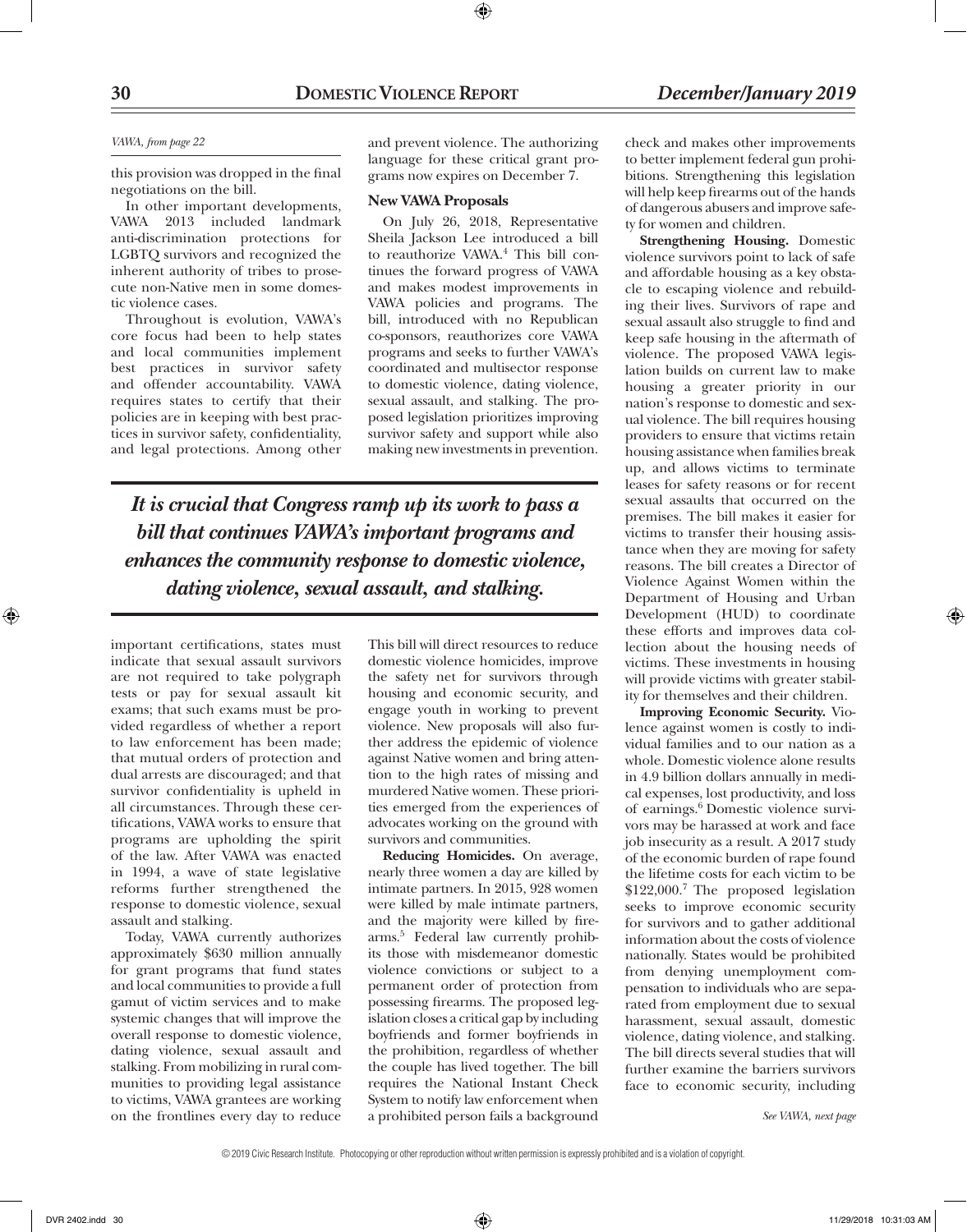#### *VAWA, from page 30*

the effects of violence on completing college and handling student debt. The bill also expands VAWA's Workplace Resource Center to include a focus on sexual harassment, a timely change that will provide tools, resources and training to employers.

**Preventing Violence.** The proposed VAWA reauthorization bill also includes an increased focus on preventing violence before it starts and engaging more stakeholders in this important work. These proposals speak to the growing national awareness about the extent of violence against women and the issues that have emerged from survivor campaigns on social media. In recent years, college students have spoken out about their experiences with sexual violence on campus, and women from all walks of life have participated in the #MeToo movement. This critical national conversation has stretched thin the capacity of local rape crisis centers and other providers to respond to the need for training and capacity-building at the community level.

VAWA's Rape Prevention and Education Program (RPE) funds states to conduct bystander intervention and social norms change campaigns, and these programs are working. One study of high schools in Kentucky found that RPE-funded programs focused on bystander intervention decreased sexual violence perpetration and other forms of interpersonal violence.8 The resources for these programs are insufficient today. In one national survey, nearly half of states reported that prevention programming covered only 20% of their state.<sup>9</sup> The proposed VAWA reauthorization would fund RPE programs at \$150 million, an increase of 100 million dollars. In addition to RPE, the proposed legislation will provide VAWA funds to work directly with youth in schools and community-based programs to promote healthy relationships.

**Reducing Violence Against Native Women.** The proposed VAWA reauthorization also furthers efforts to combat the epidemic of violence against Native women, a population that faces the highest rates of domestic violence and sexual assault. More than half of American Indian and Alaska Native

women will experience sexual assault in their lifetimes, and nearly half will experience stalking.10 Many Native women are victimized by non-Native men. The proposed legislation builds on the tribal authority recognized by Congress in 2013 to prosecute domestic violence cases against non-Native men and expands this jurisdiction to include child violence, sexual violence, and stalking. The bill includes other important new provisions to improve the safety of Native women, and directs the Justice Department to develop new protocols to investigate cases of missing and murdered Native women.

⊕

#### *End Notes*

1. *See* Majority Staff of the S. Comm. on the Judiciary, Violence Against Women: A Week in the Life of America, S. Rep. 102-118 (1992); Majority Staff of the S. Comm. on the Judiciary, 103 Congress, The Response to Rape: Detours on the Road to Equal Justice (Comm. Print 1993) [hereinafter Response to Rape].

2. Response to Rape, supra note 1, at 1.

3.William H. Rehnquist, Chief Justice of the United States, 1991 Year-End Report on the Federal Judiciary, reprinted at 138 Cong. Rec. 581, 583 (1992).

4. Violence Against Women Act Reauthorization of 2018, H.R. 6545, 115 Cong. (2017- 2018).

*Violence against women is costly to individual families and to our nation as a whole. Domestic violence alone results in 4.9 billion dollars annually in medical expenses, lost productivity, and loss of earnings.*

### **Getting It Done**

While our nation engages in a national conversation about violence against women, VAWA nears its new expiration date. Without authorizing language, existing VAWA grant funds will become vulnerable to cuts in the Congressional appropriations process. While VAWA's existing policy provisions—including interstate crimes of violence, LGBTQ antidiscrimination provisions and tribal authorities—remain in place with no expiration date, reauthorization remains essential to keep the nation focused on ending violence against women.

When VAWA languishes, Congress communicates to survivors and communities that ending violence against women is not a priority for the federal government. The opportunity to make critical improvements is lost and forward progress—which has always been the VAWA story—comes to a halt. In today's landscape, it is crucial that Congress ramp up its work to pass a bill that continues VAWA's important programs and enhances the community response to domestic violence, dating violence, sexual assault, and stalking—and also sends a clear message that ending violence against women is non-negotiable.

5. Violence Policy Center (2017). When men murder women: An analysis of 2015 homicide data, at 3. Available at *http://www.vpc. org/studies/wmmw2017.pdf.*

6. McKinsey-Global Institute (2016). The power of parity: Advancing women's equality in the United States, at 39. Available at *https://www.mckinsey.com/~/media/McKinsey/Featured%20Insights/Employment%20 and%20Growth/The%20power%20of%20parity%20Advancing%20womens%20equality% 20in%20the%20United%20States/MGI-Powerof-Parity-in-US-Full-report-April-2016.ashx.*

7. Cora Peterson, et al. (2017). Lifetime economic burden of rape among U.S. adults, *American Journal of Preventive Medicine, 52(6)*, 691–701.

8. Ann. L. Coker, et al. (2017). RCT testing bystander effectiveness to reduce violence, *American Journal of Preventive Medicine, 52(5)*, 566–578.

9. National Sexual Violence Resource Center Survey (2018), as cited by National Alliance to End Sexual Violence factsheet. Retrieved from *https://www.speakcdn.com/assets/2497/ vawaincreaserpe\_1.pdf?1526664937707.*

10. Andre B. Rosey (June 2016). Violence against American Indian and Alaska Native women and men, NIJ Journal No. 277. Available at *https://nij.gov/publications/pages/publication-detail.aspx?ncjnumber=24.*

*\*Lynn Rosenthal is the Director of Violence Against Women Initiatives for the Biden Foundation. From 2009-2015, she served as the White House Advisor on Violence Against Women. Email: lrosenthal@*  $b$ *idenfoundation.org.* 

© 2019 Civic Research Institute. Photocopying or other reproduction without written permission is expressly prohibited and is a violation of copyright.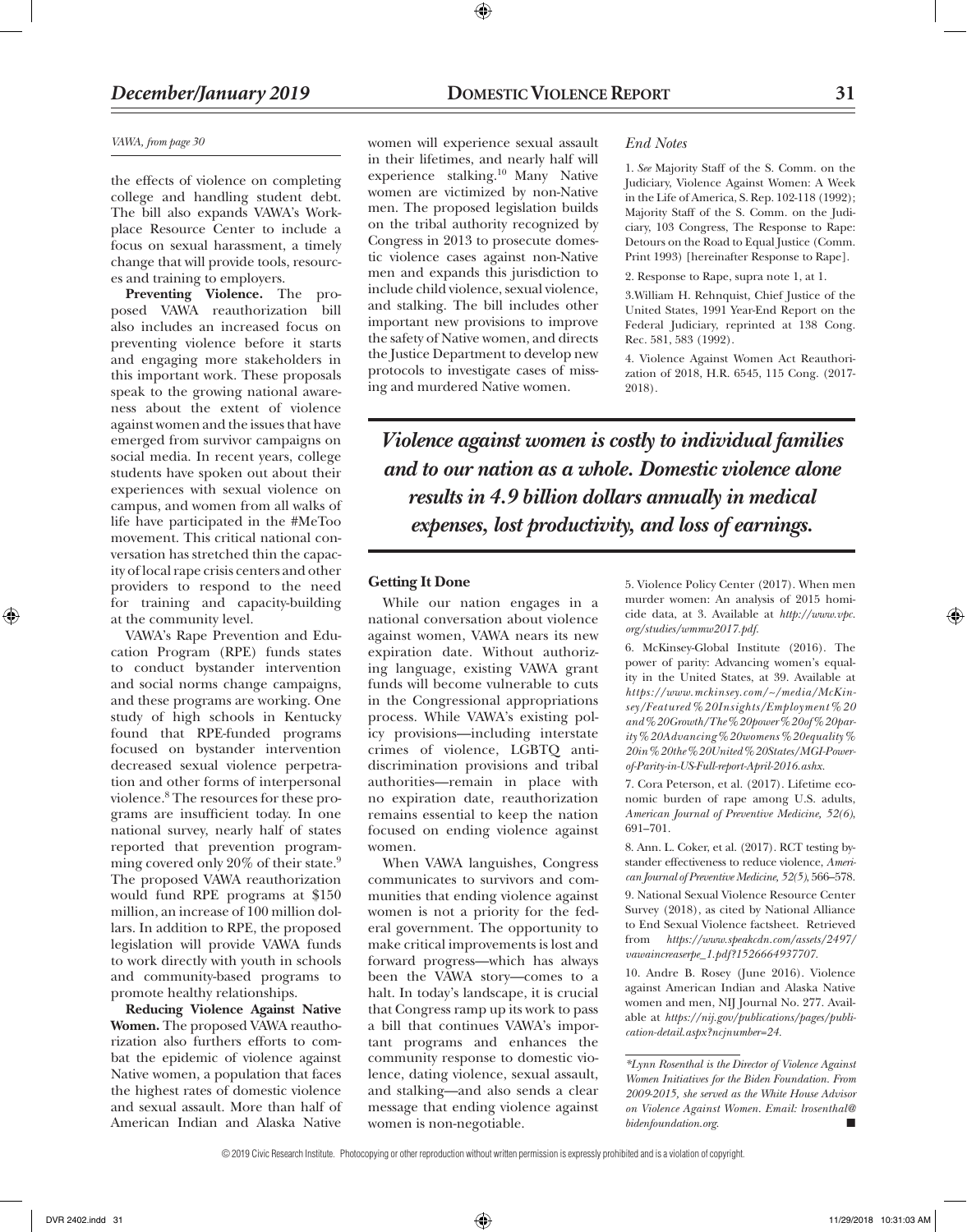### **32 DomesticViolence Report** *December/January 2019*

#### *NEW REPORT, from page 21*

into a killer," stated Kris Brown, copresident of the Brady Center.

In 2018, it is projected that over 10 million people will become victims of physical abuse at the hands of an intimate partner. Already, there have been more than 485 gun-related domestic violence fatalities in 2018. The report further shows that:

- About every 16 hours, a woman is shot and killed by a former or current partner;
- • 54% of mass shootings are related to domestic or family violence;
- Women who were killed by a spouse, intimate partner, or close relative were seven times more likely to have lived in homes with guns;
- • One out of every 15 children in the U.S. is exposed to the effects of

#### *PROGRESSIVE, from page 24*

⊕

abusers and showing that supervised visitation is in the best interest of the child.36

Although the PSFVRA had been in effect since 1992, it was underutilized. The major reason for this was that if the law was not specifically invoked in the pleadings in custody cases, it was often not applied, and custody was decided instead on the basis of the best interests of the child standard. To remedy this problem, advocates sought to bring elements of the PSFVRA into all child custody cases where domestic violence was present.

2018 Louisiana Acts No. 412 § 1 made key changes to the main custody provisions of Louisiana law. Louisiana Civil Code Article 134 lists the factors to be considered in determining a child's best interests. A new best interest factor was added requiring the court to consider the potential for the child to be abused as the primary factor.37 New language was added to the article which overrides the best interest factors in cases involving domestic violence. When a case involves a history of family violence as defined by the PSFVRA, the custody and visitation provisions of the PSFVRA must be applied in place of the best interest of the child factors.38

intimate partner violence yearly; and

• When there is a gun in a home with a history of domestic violence, there is a 500% higher chance that a woman will be murdered.

The report also notes that America's lax gun laws make the issue even more acute, with American women being 16 times more likely to be killed with a gun than in other high-income countries.

While the federal Brady background check system bars people convicted of domestic violence crimes or who are subject to restraining orders for certain types of domestic violence from purchasing guns, one in five guns today are sold without a background check, whether online, at gun shows, or in other private sales. Proposed legislation to further restrict domestic abusers from buying guns includes:

The PSFVRA also applies when the parents are seeking judicial approval of a custody arrangement they have reached between themselves. Louisiana Civil Code Article 132 previously required courts to approve an agreement for custody reached between the parties as long as it was in the best interests of the child. This provision has been modified to specify that the court must also consider whether the PSFVRA custody restrictions apply.39

Family law protections are key to ensuring that domestic violence survivors are able to effectively escape abusive relationships and ensure that survivors and their children remain safe throughout lengthy custody cases. For this reason, family law reforms continue to be a priority for advocates. Advocates will continue to work with other stakeholders to further address gaps in protections for domestic violence survivors and their

**Conclusion**

• Expanding background checks to cover all private sales, as has been done to some degree in 20 states and Washington D.C.;

- • State-level laws that create a way to prosecute abusers at the local level;
- • Expanding the federal definition of "domestic violence" to include dating partners who do not have a child together, otherwise known as the "boyfriend loophole;"
- • Enacting laws preventing stalkers from buying and keeping guns; and
- Creating a process for states to seize guns previously owned by perpetrators of domestic violence or who have had protective orders issued against them.

*\*Brady Center, Press Release, October 12, 2018. Reprinted with permission. The report and other materials on how to reduce gun violence can be found*   $at$  *bradycampaign.org.* 

4. United States Department of Justice, National Crime Victim Survey (1995).

5. La Civ. Code Ann. art. 103 (2006).

6. La Civ. Code Ann. art. 104 (2018).

7. The Louisiana State Law Institute is an organization chartered by the Louisiana Legislature as the official advisory law revision commission, law reform agency and legal research agency of the State of Louisiana.

8. Memorandum of the Marriage and Persons Committee of the Louisiana State Law Institute (Jan. 16, 2018) (on file with author).

9. La Civ. Code Ann. art. 103, Revision Comments (2018).

10. La. Code Evid. Ann. art. 902; La. Code Evid. Ann. art. 1702.

11. La Civ. Code Ann. art. 112 (C).

12. *See, e.g.,* Adrienne Adams, Measuring the Effects of Domestic Violence on Women's Financial Well-Being (2011). CFS Research Brief 2011-5.6. Available by searching *https:// cfs.wisc.edu* website for *adams2011.*

13. 2018 La. Acts, No. 265.

14. *Id.* 

15. La. Rev. Stat. Ann. 112(B) (2018).

16. La. Rev. Stat. Ann. 112(D) (2018).

17. *Id.*

18. *Id.*

19. *Id.*

20. *See* **Adams v. Adams**, 389 So. 2d 381 (La. 1980).

*See PROGRESSIVE, next page*

© 2019 Civic Research Institute. Photocopying or other reproduction without written permission is expressly prohibited and is a violation of copyright.

1. Symposium on Divorce and Feminist Legal Theory: Sex, Lies, and Dissipation: The Discourse of Fault in a No-Fault Era., 82 Geo.

2. La Civ. Code Ann. art. 102 (2018). 3. La Civ. Code Ann. art. 103.1 (2010).

children in family courts.

*End Notes*

L.J. 2525 (1994).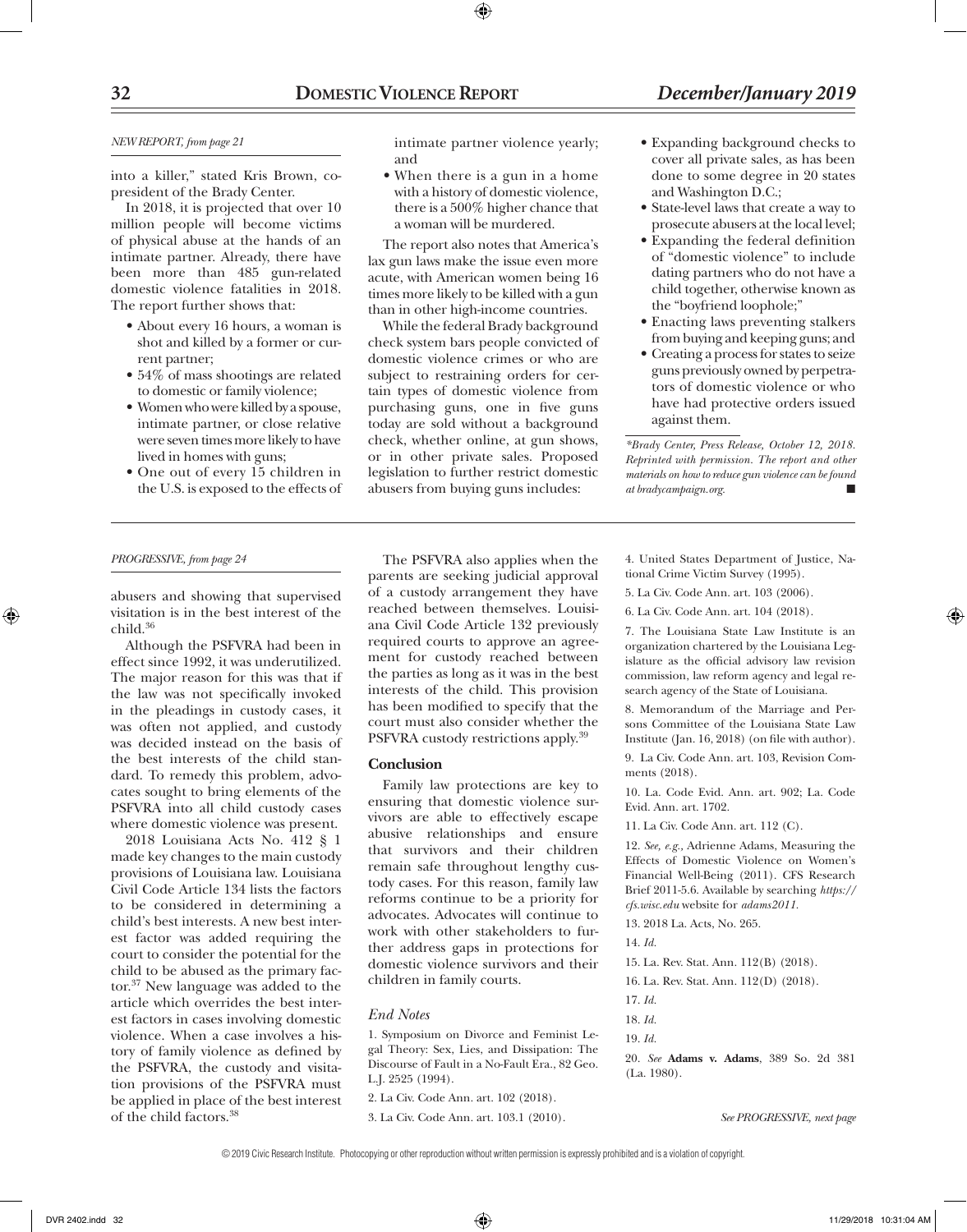#### *PROGRESSIVE, from page 32*

#### 21. *Id.* at 383.

- 22. **Lagars v. Lagars**, 491 So. 2d 5, 9 (La. 1986). 23. La. Rev. Stat. Ann. § 9:361-369 (2018). 24. 1979 La. Acts, No. 746, § 1.
- 25. La. Rev. Stat. Ann. § 9:361 (2018).
- 26. La. Rev. Stat. Ann. § 9:364(A) (2018).

27. La. Rev. Stat. Ann. § 9:364(B) (2018).

#### *NATIONAL STUDY, from page 26*

automatically ensure that it will be implemented as intended. A major concern about implementation of primary aggressor laws is that officers may not be able to distinguish between injuries inflicted by defensive as opposed to offensive actions. The need for "specialized training in making self-defense determinations at the scene" is well documented by McMahon and Pence in their analysis of the implementation of a primary aggressor policy in Duluth, Minnesota where it took three years before the intended impact of the policy was realized.<sup>21</sup> As the Australian Law Reform Commission noted, the issue of identifying primary aggressors "can be difficult and nuanced and better addressed through education, training, and police codes of practice," than through legislation.22 Consequently, it is recommended that close attention be paid to the manner in which the laws have been implemented and intensive training be provided in assessing the primary aggressor.

The findings that same-sex couples are significantly less likely to have an offender arrested (31.9% less likely for female, and 30.7% less likely for male, same-sex couples) and significantly more likely to have both parties arrested (39 times more likely for female, and 53 times more likely for male, same-sex couples) are disconcerting. This strongly suggests that officers are not adequately trained to identify primary aggressor roles in same-sex relationships, and/or that a degree of prejudice still exists in responding to incidents involving these couples. Again, appropriate training could help remedy the situation. Finally, it is noteworthy that intimate partner violence

cases involving black couples were 40.6% less likely to result in arrest than those involving white couples. This could be because police perceive that such violence is more normalized in the black community or, in a more positive vein, are concerned about their relationship with the black community and the high arrest rates of black offenders in general and are therefore more likely to seek alternative strategies for resolution.

31. La. Rev. Stat. Ann. § 9:364(E)(2018); La.

Rev. Stat. Ann § 9:341 (2018).

28. La. Rev. Stat. Ann. § 9:364 (1995). 29. **Coleman v. Manley**, 188 So. 3d 395, 401 (La. App. 5 Cir. 2016); **Cloud v. Dean**, 184 So. 3d 235, 236 (La. App. 3 Cir. 2016); **Smith v. Smith**, 16 So. 3d 643, 650 (La. App. 2 Cir. 2009). 30. Gondolf and Russell (1986). The Case Against Anger Management for Batterers*. Response to the Victimization of Women and Chil-*

⊕

#### **Conclusion**

*dren, 9(3)*, 2–5.

This research constitutes the first multi-year national study to examine the impact of primary aggressor laws on arrest. Clearly, more attention needs to be paid to the manner in which these laws are implemented and intensive training provided to officers in determining the primary aggressor. In addition, the interaction between primary aggressor and mandatory arrest laws needs to be closely examined and the disparate effect they have both on white and non-white and heterosexual and same-sex couples addressed.

#### *End Notes*

1. *See, e.g.,* David H. Bayley, The Tactical Choices of Police Patrol Officers, 14 J. of Crim. Just. 329 (1986); Donald Dutton, The Criminal Justice Response to Wife Assault, 11 L. & Human Behavior 189 (1984); Robert E. Worden & Alissa A. Pollitz, Police Arrests in Domestic Disturbances: A Further Look, 18 Law & Soc. Rev. 383 (1984).

2. *See, e.g.,* Sherrie Bourg & Harley Stock, A Review of Domestic Violence Arrest Statistics in a Police Department Using a Pro-Arrest Policy: Are Pro-Arrest Policies Enough? 9 J. Fam. Viol. 177 (1994)*;* Truc-Nhu Ho, The Influence of Suspect Gender in Domestic Violence Arrests, 27 Am. J. of Crim. Justice 183 (2003); Dana Jones & Joanne Belknap, Police Responses to Battering in a Progressive Pro-Arrest Jurisdiction, 15 Justice Q. 249 (1999); Amanda L.

Robinson & Meghan S. Chandek, Philosophy into Practice? Community Policing Units and Domestic Violence Victim Participation, 23 Policing: An Internat'l J. of Police Strategies and Mgmt. 280 (2000); Sally S. Simpson, Leanna A. Bouffard, Joel Garner & Laura Hickman, The Influence of Legal Reform on the Probability of Arrest in Domestic Violence Cases, 23 Just. Q. 297 (2006).

32. La. Rev. Stat. Ann § 9:341 (2018). 33. La. Rev. Stat. Ann. § 9:341(A) (2018).

35. La. Rev. Stat. Ann. § 9:364(D) (2018). 36. La. Rev. Stat. Ann. § 9:364(F) (2018). 37. La Civ. Code Ann. art. 134(A)(1) (2018). 38. La Civ. Code Ann. art. 134(B) (2018). 39. La Civ. Code Ann. art.  $132(R)$  (2018).  $\blacksquare$ 

34. *Id.*

3. *See, e.g.,* Alesha Durfee, Situational Ambiguity and Gendered Patterns of Arrest for Intimate Partner Violence, 18 Violence Against Women 64 (2012); David Eitle, The Influence of Mandatory Arrest Policies, Police Organizational Characteristics, and Situational Variables on the Probability of Arrest in Domestic Violence Cases, 51 Crime & Delinquency 573 (2005); Donna Hall, Domestic Violence Arrest Decision Making: The Role of Suspect Availability in the Arrest Decision, 32 Crim. Just. & Behavior 390 (2005); David Hirschel, Eve Buzawa, April Pattavina, Don Faggiani & Melissa Reuland, Explaining the Prevalence, Context, and Consequences of Dual Arrest in Intimate Partner Violence Cases: Final Report (2007). Available at *http://www. ncjrs.gov/pdffiles1/nij/grants/218355.pdf.*

4. Alabama: Ala. Code § 13A-6-134. Alaska: Alaska Stat. § 18.65.530(b). Arizona: A.R.S § 13-3601-B. Arkansas: A.C.A. § 16-81-113(2). California: Cal. Penal. Code § 13701(b). Colorado: Colo. Rev. Stat. § 18-6-803.6(2). Connecticut: Conn. Gen. Stat. § 46b-386. Florida: Fla. Stat. Ch. 741.29 (4)(b). Georgia: Ga. Code Ann. § 17-4-20.1 (b). Iowa: Code: Iowa § 236.12(3). Louisiana: La. R.S. § 46.2140. Maryland: Md. Ann. Code art. 27 § 594B(d)(2). Michigan: Mich. Comp. Laws § 776.22(3)(b) (ii). Minnesota: Minn. Stat. § 629.342. Mississippi: Miss. Code Ann. § 99-3-7. Missouri: Mo. Rev. Stat. § 455.085(3). Montana: Mont. Code Ann. § 46-6-311(2)(b). Nebraska: R.R.S. Neb. § 29-439(1). Nevada: Nev. Rev. Stat. Ann.§ 171.137.2. New Hampshire: N.H. Rev. Stat. Ann. § 173-B:10(II). New Jersey: N.J. Rev Stat. § 2C:25-21 (c)(2). New York: N.Y. Crim. Proc. Law § 140.10 (4)(c). North Dakota: N.D. Cent. Code § 14-07.1-10. Ohio: Ohio Rev. Code Ann. §§ 2935.032(A)(1)(a)(ii) & 2935.03(B)(3)(d).

*See NATIONAL STUDY, next page*

<sup>© 2019</sup> Civic Research Institute. Photocopying or other reproduction without written permission is expressly prohibited and is a violation of copyright.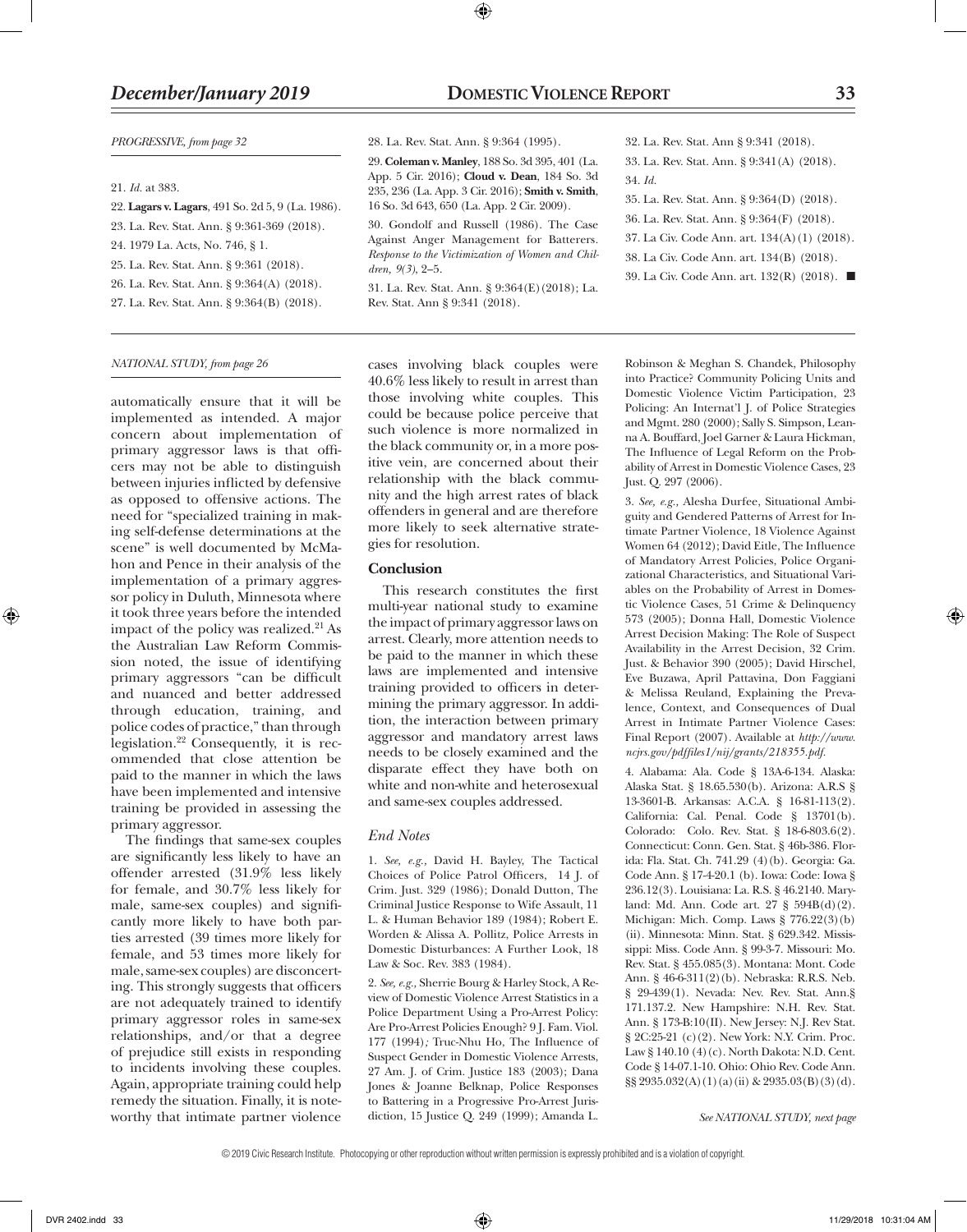#### *NATIONAL STUDY, from page 33*

Oklahoma: 22 Okl. St. § 60.16.B.2. Oregon: Or. Rev. Stat. § 133.055(2)(c). Rhode Island: R.I. Gen. Laws § 12-29-3 (C)(2). South Carolina: S.C. Code Ann. § 16-25-70 (D). South Dakota: S.D. Codified Laws § 25-10-35. Tennessee: Tenn. Code Ann. § 36-3-619 (b) & (c). Texas: Tex. Occ. Code § 1701.253. Utah: Utah Code Ann. § 77-36-2.2. Virginia: Va. Code Ann. § 19.2-81.3 (B). Washington: Wash. Rev. Code § 10.31.100(2)(c). Wisconsin: Wis. Stat. §§ 968.075(1)4c and 968.075(3)(2)(c).

5. Alabama, Alaska, Arizona, Arkansas, Colorado, Connecticut, Iowa, Louisiana, Maryland, Montana, Nebraska, North Dakota, Ohio, Oklahoma, Rhode Island, South Carolina, South Dakota, Utah, Virginia, and Washington. 6. Michigan, New Hampshire, and New Jersey.

7. California, Florida, Georgia, Mississippi, Missouri, Nevada, New York, Oregon, and Tennessee.

#### *LEGAL AID, from page 27*

⊕

think it's going to be okay with him?" Despite the victim's repeated attempts during the jail calls to make the case that she would not let their baby grow up in an abusive household, her abuser blamed her for their "household dysfunction" and ridiculed her profession as an exotic dancer.

As a result of the abuser's persistent tampering, including triangulating their child, the victim instructed the abuser to blame his abuse on being "drunk":

Victim: "Be like, up front, be like 'I was out of control drunk, I was in a blackout. I would not have, I would've never done something like that' … you need to tell the judge that you do need [anger management] … so he [the judge] lets you the fuck out of there."

These two cases illustrate abusers' triangulation of their children to lessen the victim's agency, harm her self-identity and confidence (including notions she may have of being a good mother and provider for her children and family), and force her to question her ability to stand on her own (without the abuser).

#### **Remedy: Civil Attorneys**

To buffer against witness tampering, and the unique perils that such tampering poses when children are

8. Minn. Stat. § 629.342.

9. Tex. Occ. Code § 1701.253.

10. Martha McMahon & Ellen Pence, Making Social Change, 9 Violence Against Women 47 (2003).

⊕

11. Cheryl Fraehlich, & Jane Ursel, Arresting Women: Pro-arrest Policies, Debates, and Developments, 29 J. Fam. Violence 507 (2014).

12. Melissa Dichter, Steven Marcus, Melissa Morabito & Karin Rhodes, Explaining the IPV Arrest Decision: Incident, Agency, and Community Factors, 26 Criminal Just. Rev. 22 (2011).

13. Hirschel et al., *supra* note 3, Ch. 8.

14. David Hirschel & Lindsay Deveau, The Impact of Primary Aggressor Laws on Single Versus Dual Arrest in Incidents of Intimate Partner Violence, 23 Violence Against Women 1155 (2017).

15. For a more detailed description of the variables, analytic procedures, and results see David Hirschel, Philip McCormack & Eve

triangulated, promising new models point to connecting women to civil attorneys with specific training in responding to abusers' tactics. For example, in a case prosecuted in Washington State, the victim suffered years of abuse and did not report to police for fear she would lose custody of her seven children. The victim was married to her abuser for 20 years and was also the sole source of family income working at a print shop and grocery store. They had seven children ranging in age from five years up to 17 years old, who were often present for the abuse. Her abuser's power and control included a fabrication that the victim assaulted him, and he had brought charges against her for domestic violence while continuing to physically abuse her. While the case was pending, local police found the victim battered at a local courthouse<sup>4</sup> where she disclosed years of abuse,<sup>5</sup> including repeated strangulations and broken bones. Following these disclosures, the abuser was arrested and he then accused the victim of being an alcoholic with frequent falls resulting in injuries. The abuser was charged with several felonies, and charges against the victim were dismissed.

After the victim's disclosures, she was provided with a free civil legal aid attorney through a federally-funded Victim of Crime Act civil legal aidprosecutor partnership.6 As with the majority of domestic violence cases,<sup>7</sup>

Buzawa, A 10-Year Study of the Impact of Intimate Partner Violence Primary Aggressor Laws on Single and Dual Arrest, J. Interpersonal Violence. Available at *http://journals. sagepub.com/doi/10.1177/0886260517739290.* 16. Dichter et al., *supra* note 12.

17. Fraelich & Ursel, *supra* note 11.

18. Hirschel et al., *supra* note 3.

19. Hirschel & Deveau, *supra* note 14.

20. Connecticut Coalition Against Domestic Violence, Collective Opportunity for Change: Decades of Dual Arrest in Connecticut (2018). Available at *www.ctcadv.org/ files/5615/1847/1671/DualArrestReport2.18.pdf.*

21. McMahon & Pence, *supra* note 10 at p. 64.

22. Australian Law Reform Commission. *Family Violence – A National Legal Response: Final Report*, vol. 1 at p. 409 (2010). Available at *https:// www.alrc.gov.au/publications/9.%20Police%20 and%20Family%20Violence/identifying-% E2%80%98primary-aggressor%E2%80%99.* ■

the abuser attempted to tamper with the victim-witness. He arranged for a "burner" (an unaffiliated phone) to be left on the front porch of the family home giftwrapped for their young son. The abuser called their children from jail on the "burner" using the identity of a different jail inmate to prevent discovery by authorities. During these calls, the abuser used many of the strategies outlined in our original jail call study to solicit sympathy and instill fear in his children. He expressed his distress over money, missing special events (birthdays and daughter's prom), and safety (he told his children they were being watched). He communicated with the victim from jail, through their children, telling her not to cooperate in order to preserve their family.

The victim, however, stayed involved with prosecution due to the support she received from her civil legal aid attorney and her advocate, as well as the work of prosecutors and law enforcement to hold the defendant accountable. The victim outlined specific desires for civil remedies from her criminal case: namely, custody of her children and a parenting plan. In this regard, the victim's civil legal aid attorney worked with prosecution and defense lawyers to negotiate and execute a civil parenting plan as part of the criminal plea agreement. As a result, the defendant's guilty plea

*See LEGAL AID, next page*

<sup>© 2019</sup> Civic Research Institute. Photocopying or other reproduction without written permission is expressly prohibited and is a violation of copyright.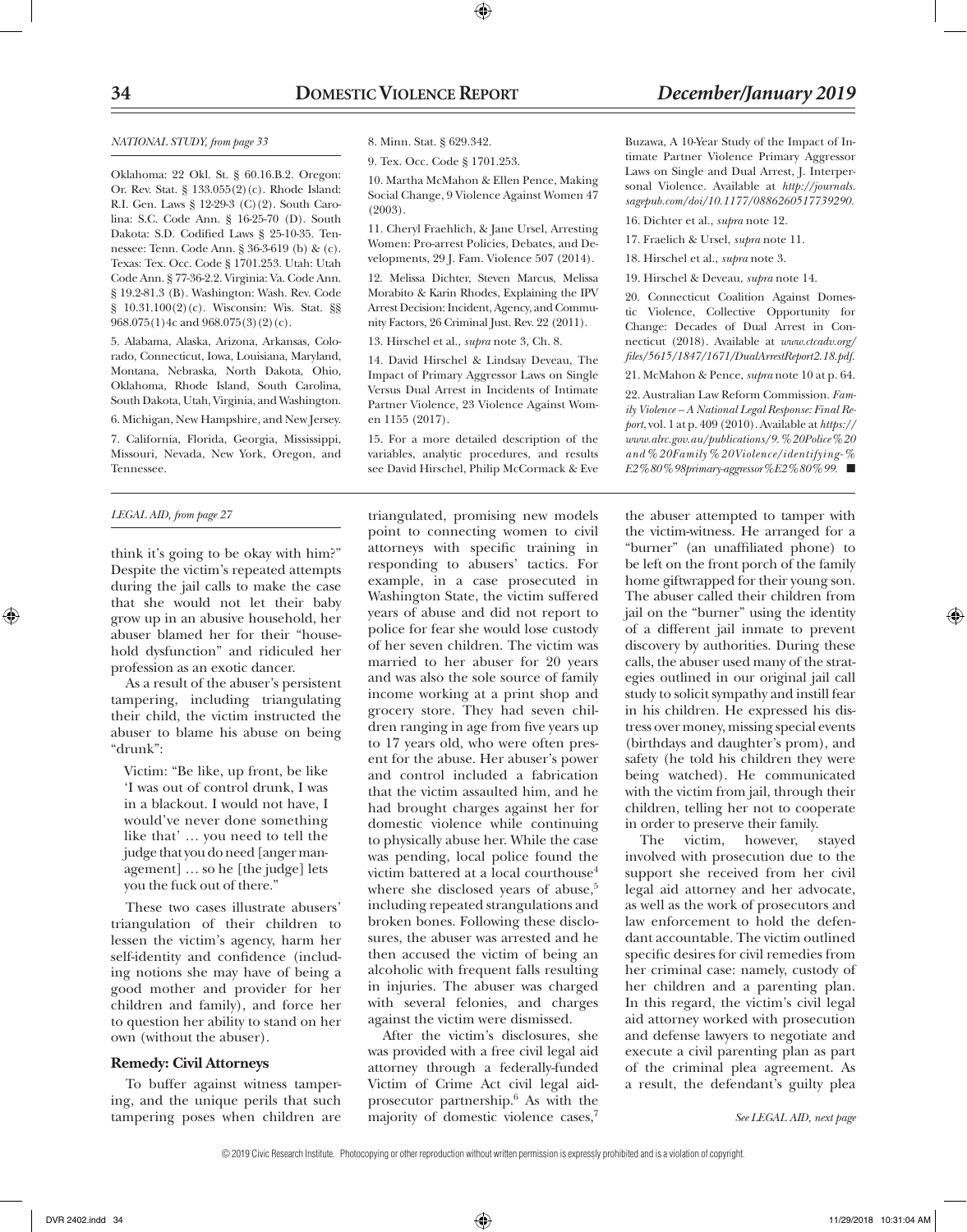#### *LEGAL AID, from page 34*

included not only a criminal sanction (prison sentence) but also a civil agreement (victim received custody of her children). The collaboration between the civil legal aid attorney, prosecutors, law enforcement and the victim resulted in the victim achieving her desired outcomes, and the prosecution was able to achieve a more just outcome than other similar cases.

#### **Conclusions**

Understanding, prioritizing, and responding to the needs of victims is the foundation of legal response to domestic violence. A 2015 Washington State Civil Legal Needs Study detailed how domestic violence victims face "the most problems of all."8 Namely, domestic violence victims have the highest number of civil legal needs and barriers of those seen in the criminal justice system, ranging from family and parenting needs, health care, credit, housing, education and access to essential governmental benefits and services.<sup>9</sup> Resolution of these multiple complex needs typically requires intensive help-seeking behavior from victims to obtain civil legal aid representation. However, providing domestic violence victims in the criminal justice system early priority access to a civil legal aid attorney, as in the case described above, is a possible potent buffer to the complex interpersonal processes that keep violent relationships intact.<sup>10</sup>

The association of civil legal counsel and a reduction of domestic violence is seen by inference with victims of means. Domestic violence rates drop precipitously once household incomes reach \$75,000 and above, suggesting victims of means have methods other

#### *CONGRESS WORKS, from page 28*

Kids Network (CKN); Darkness to Light; Distinction in Family Courts (DFC); Families Against Court Travesties; Family Violence Appellate Project (FVAP); Futures Without Violence (FUTURES); Incest Survivors Speakers Bureau (ISSB); Joan of Arc Lawyers Foundation, Inc.; Justice for Children; Kids Are Human; Legislative Coalition to Prevent Child Abuse; Legal Momentum; Los Angeles County

than the criminal justice system to respond to domestic violence. A victim may employ her own civil counsel, who will zealously represent her interests, to resolve issues in her interpersonal relationships. Public safety actors in the criminal justice system should strongly support partnerships with civil legal aid to provide service to victims of domestic violence. Unfortunately, such prosecution-civil legal aid partnerships are too often the exception rather than the rule. The Violence Against Women Act, and its reauthorization drafts, do not support prosecution-civil legal aid partnerships (specifically barred).<sup>11</sup> There is no National Association of Prosecution and Legal Aid as there is a National Association of Legal Aid and Defenders. Given the risks victims face, and their significant civil legal needs, such prosecution-civil legal aid partnerships are long overdue.

⊕

#### *End Notes*

1. Bonomi, A. E., Gangamma, R., Locke, C., Katafiasz, H. & Martin, D. (2011). "Meet me at the hill where we used to park": Interpersonal processes associated with victim recantation. *Social Science and Medicine, 73(7)*, 1054–1061.

2. Bonomi, A. & Martin, D. (2017). Jail calls: What do kids have to do with it? *Journal of Family Violence*. Available at *https://link.springer.com/article/10.1007/s10896-017-9919-2.*

3. Bowen, M. (1978). On the differentiation of self (1972) *Family therapy in clinical practice* (p. 478). Lanham, Maryland: Rowman & Littlefield Publishers, Inc.

4. The victim was waiting to quash her warrant as a defendant on the domestic violence charges her abuser had fabricated, as well as address a drunk driving charge (she had developed a substance abuse problem as a result of her abuse).

5. The victim disclosed in part because one of the police officers was someone she knew,

Sheriff's Department; Lundy Bancroft; MassKids (Massachusetts Citizens for Children); Moms Fight Back; Mothers of Lost Children; National Coalition Against Domestic Violence (NCADV); National Coalition for Family Justice (NCFJ); National Domestic Violence Hotline; National Network to End Domestic Violence (NNEDV); National Organization for Men Against Sexism (NOMAS); National Organization for Women (NOW); National Partnership to End Interpersonal Violence

a school resource officer from her child's school.

6. Project Safety is a federally funded collaboration between the King County Prosecuting Attorney and several civil legal aid organizations: the Eastside Legal Assistance Program (ELAP), the King County Bar Association (KCBA), the Northwest Immigrant Rights Project (NWIRP), the Northwest Justice Project (NJP), and Sexual Violence Legal Services (SVLS). The collaboration is to provide crime victims with legal assistance to resolve civil legal issues that arise as a result of victimization. Project Safety attorneys provide legal assistance to victims ranging from brief legal advice to full representation in court in the hope of helping victims stabilize their lives and prevent further victimization. The effort was awarded the Washington State Bar Association APEX award for innovation in the legal profession September of 2018. See also *http://nwlawyer. wsba.org/nwlawyer/august\_2018?pg=11#pg11*.

7. Meier, J.S. (2006). Davis/Hammon, domestic violence, and the Supreme Court: The case for cautious optimism. *First Impressions, 22,* 22–27. Available at *https://repository.law. umich.edu/mlr\_fi/vol105/iss1/23/.*

8. Washington State Supreme Court (2015). Civil legal needs study, p.13. Available at *http://ocla.wa.gov/wp-content/uploads/2015/10/CivilLegalNeedsStudy\_October2015\_V21\_Final10\_14\_15.pdf*.

9. In a 2016 survey of staff at the King County Prosecutor's office, only 50 cases out of 7,500 criminal domestic violence and civil protection order cases were able to access civil legal aid.

10. Attending to the needs of victims is also associated with stronger victim participation in prosecution. See DePrince, A. P., J. Belknap, et al. (2012). The impact of victim-focused outreach on criminal legal system outcomes following police-reported intimate partner abuse. *Violence Against Women*, *18(8)*, 861–881.

11. National Task Force to End Sexual and Domestic Violence proposed Violence Against Women Authorization Act of 2018, Section 103. Legal Assistance for Victims. Amending 34 U.S.C. § 20121.

(NPEIV); National Task Force to End Sexual and Domestic Violence; Peace Over Violence; Piqui's Justice; Senator Ed Hernandez; SOAR for Justice; Stop Abuse Campaign; Support Network of Advocates for Protective Parents (SNAPP); Talk About Abuse to Liberate Kids (TAALK); The Hofheimer Family Law Firm; The Leadership Council on Child Abuse and Interpersonal Violence; The Nurtured Parent; US Alliance to End the Hitting of Children; and Wings for Justice.

© 2019 Civic Research Institute. Photocopying or other reproduction without written permission is expressly prohibited and is a violation of copyright.